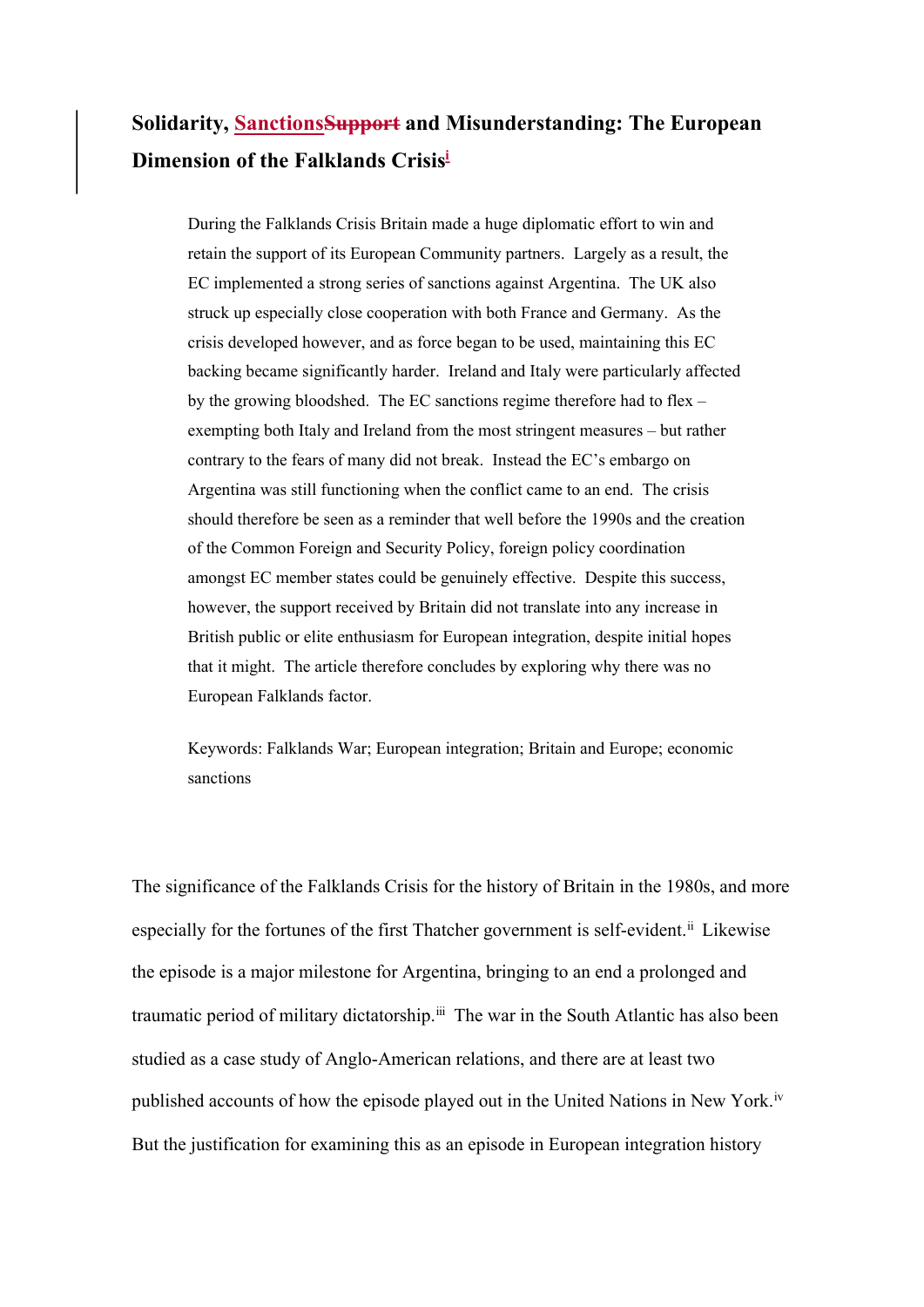and of that important sub-plot of the wider integration story namely Britain's troubled interaction with European Community (EC) and European Union (EU) may be rather less obvious. Certainly it is not something that figures prominently in most existing analyses of either the development of the EC or of Britain's relationship with Brussels.<sup>v</sup>

At the time, however, a huge diplomatic effort was made by the United Kingdom to win and retain the support of their European partners in the conflict with Argentina. Largely as a result, the crisis saw the remarkably swift imposition of a European economic embargo on Argentina – a show of diplomatic unity and resolve that surprised Europeans, Argentines and outside observers alike. Of particular significance was the intense bilateral interaction between the UK and its two largest European partners, France and West Germany, who also happened to be amongst the major military suppliers to the Argentinian government. Exchanges between London, Paris and Bonn about the situation in the South Atlantic highlighted both the potential benefits and the frustrations of trying to conduct a diplomatic and then military operation while keeping close partners sufficiently informed. Maintaining Community solidarity also became significantly harder as it became clearer that diplomacy alone would not suffice to reverse the Argentinian invasion and that fighting would be necessary. The more pessimistic assessments predicting the complete collapse of EC unity over the issue would prove ill-founded, however, and both economic sanctions and a degree of political and diplomatic backing to Britain was successfully maintained until the end of the conflict. A close examination of the crisis would therefore suggest that foreign policy coordination within the 1980s European Community was rather more effective than has often been assumed in the literature. Despite the resilience of EC solidarity in the dispute, however, the episode failed to deliver the widely anticipated positive transformation of British attitudes towards the European Community. There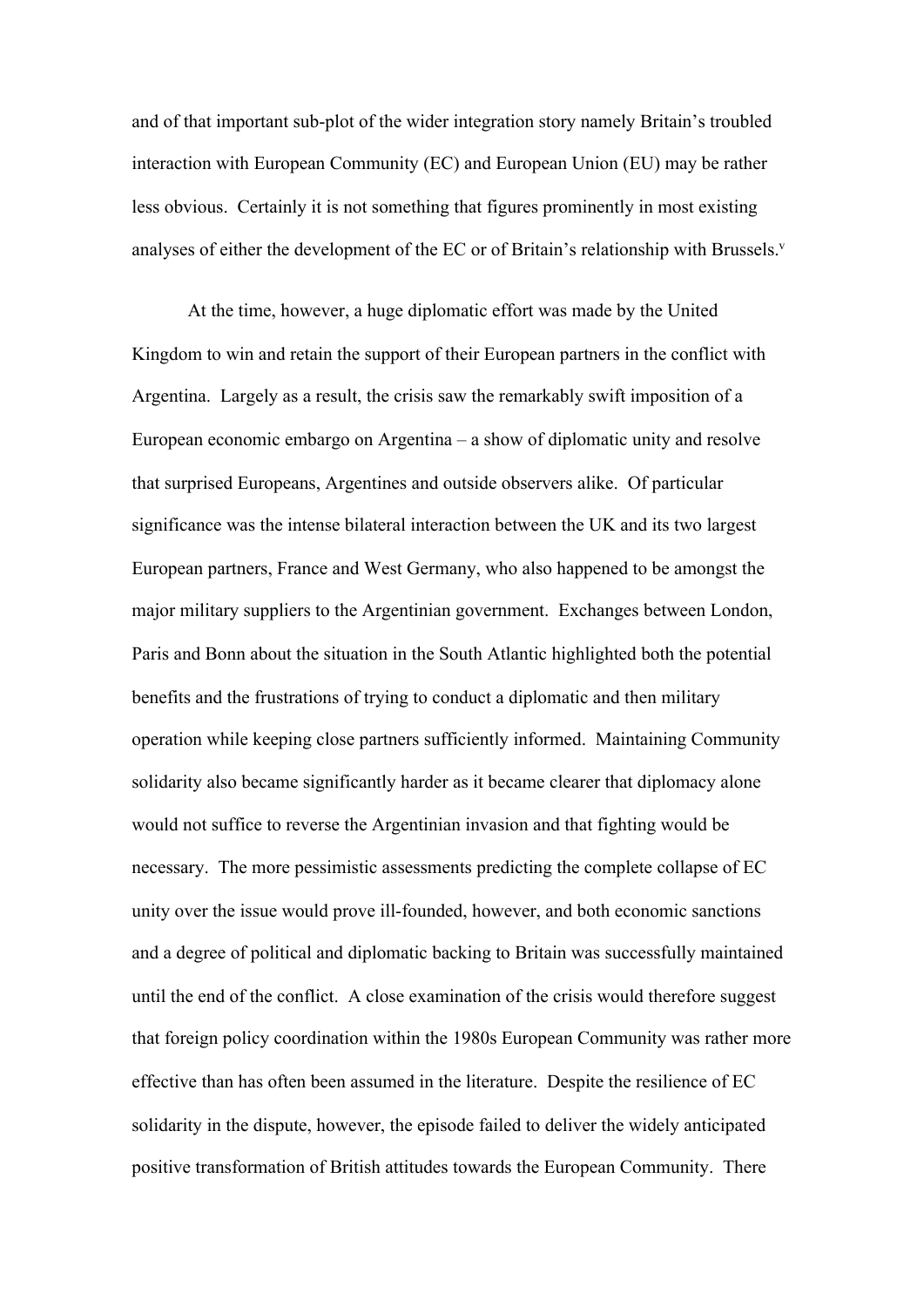was no 'Falklands Factor' in terms of UK popular or political attitudes towards the  $EC^{\text{vi}}$  In addition to analysing the European dimensions of the Falklands War that did exist, therefore, this piece will also seek to answer why the hoped for fillip to British Europeanism ultimately failed to materialise.

# **'The EC came through for us'**

The initial response of the EC to the Argentinian invasion of the Falkland islands on the morning of 2 April 1982 was a rapid and surprisingly forceful demonstration of what European coordination on foreign policy issues could achieve. The first step was a strongly worded condemnation of the invasion by the foreign ministers of the Ten issued that same evening.<sup>vii</sup> This had been drafted in Whitehall, relayed to Brussels where it was discussed by the seven political directors  $-$  i.e. the national diplomats responsible for coordinating foreign policy positions amongst the ten member states who happened to be there already on other business, significantly amended at the request of the Irish in particular, and then distributed to European capitals by the Belgian presidency with the instruction that it would be published immediately unless they heard back to the contrary.<sup>viii</sup> Despite the fact that Brussels like most other European capitals was rapidly emptying in the run-up to Easter, there was hence no repeat of the embarrassing delay before a collective European *prise de position* which had occurred when a previous crisis – the Soviet invasion of Afghanistan in late December 1979 – had coincided with a major European holiday season.<sup>ix</sup> Little wonder that one Community official told the press, with a touch of hyperbole, 'We have done in a day what it normally takes a year to do.'x

Strong words were rapidly followed up with strong action. The EC's track record on economic sanctions had not been a distinguished one prior to 1982. Member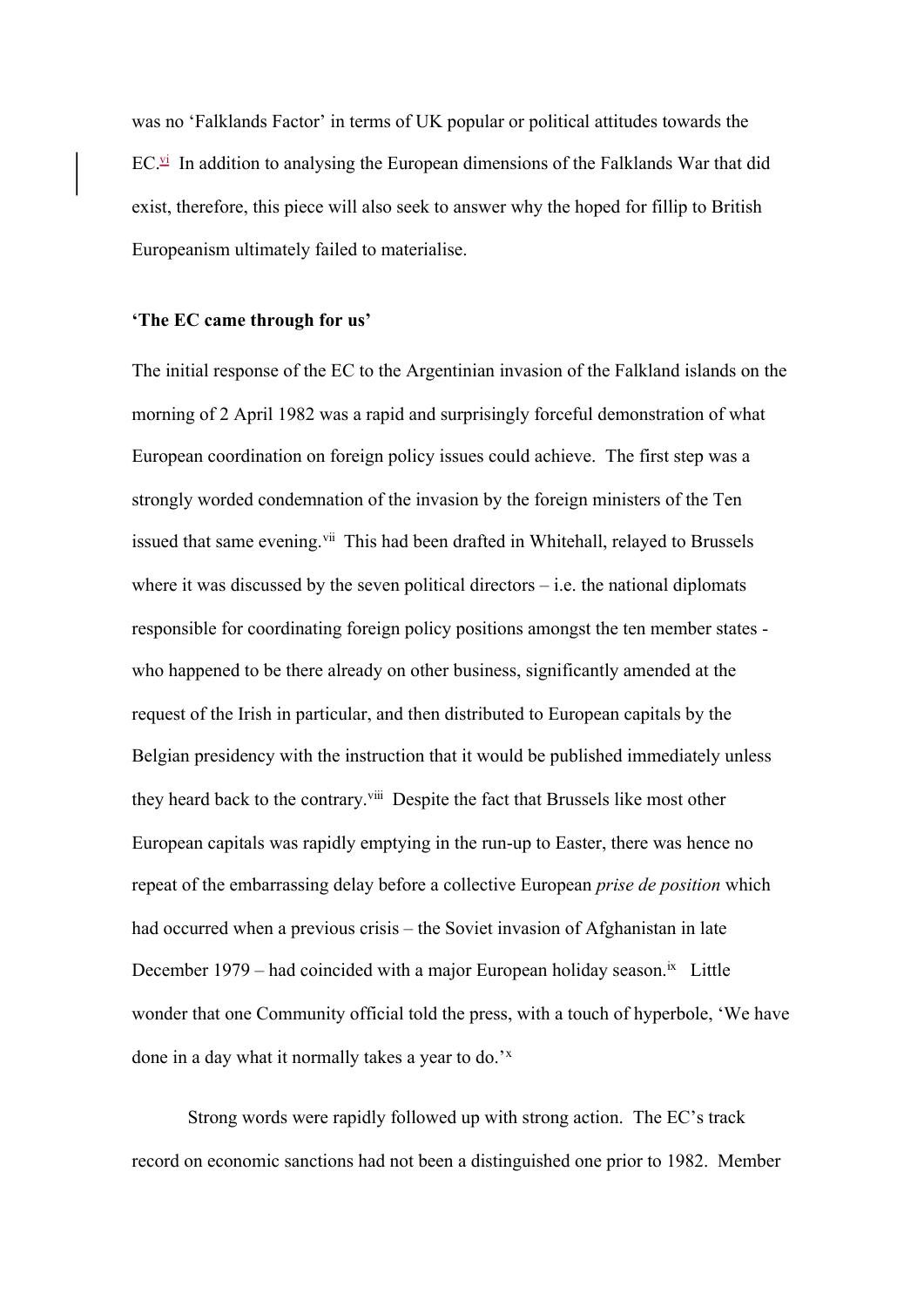states had disagreed with each other badly on the imposition of sanctions on apartheid South Africa during the 1970s; in 1982 the steps taken against the Soviet Union in retaliation for the imposition of Martial Law in Poland fell far short of what the US had hoped for from its main European allies. $x_i$  Nor were the British particularly confident that their European partners would be prepared to put at risk their very substantial trade relations with Argentina. A note from Lord Carrington to the Prime Minister, written the day that he resigned as Foreign Secretary, stressed how much more effective economic pressure would be were it not just exercised by Britain alone, but predicted that the other Community member states 'are unlikely to be willing to go [as] far' as a total embargo of imports. He therefore recommended requesting that they impose an arms embargo, some limited import bans, and restrict export credit facilities.<sup>xii</sup> In the event, however, the British quickly discovered that their EC partners were willing to contemplate a total import ban. There was, it is true, some wrangling over whether the steps taken should be national measures, coordinated by the EC using article 224 of the Treaty of Rome, or Community measures enacted via article 113.xiii States like Denmark, but also initially the French and the British believed that the former mechanism would be more appropriate, given the political nature of the crisis.<sup>xiv</sup> Foreign policy coordination was an intergovernmental affair, not something that was the responsibility of the EC *per se.*xv But others, notably the Benelux states, were attracted by the more *Communautaire* and uniform nature of article 113 sanctions, and felt that an economic measure like the imposition of sanctions was a Community matter. And for a country like Italy, where, for reasons that will be discussed further below, sanctions would be especially painful and controversial, there was a strong feeling that so drastic a measure could only be contemplated if carried out multilaterally rather than through national provisions.<sup>xvi</sup> It would take a clever compromise suggestion by the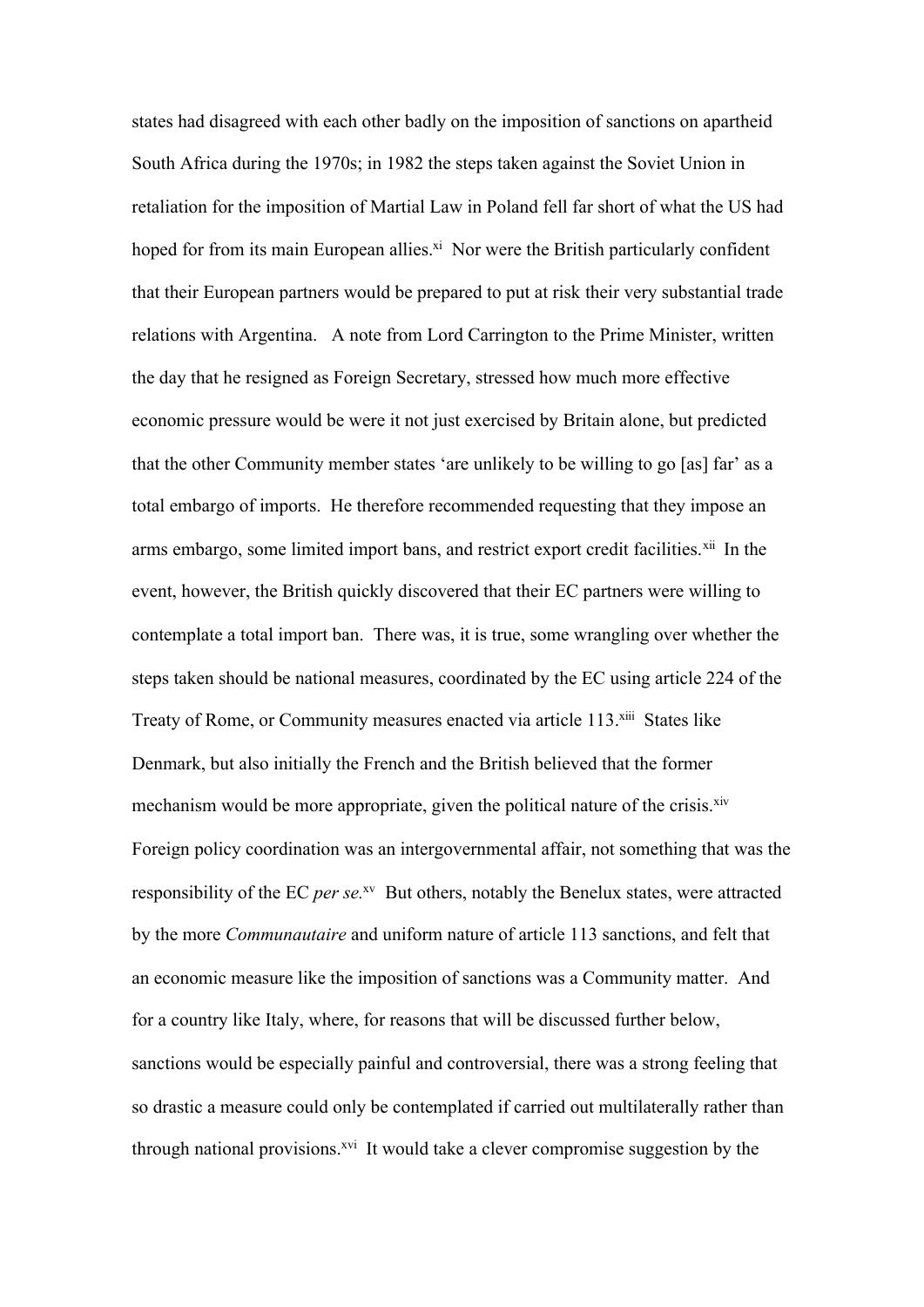European Commission, justifying the sanctions under article 224 but implementing them using article 113, to finesse this divide.<sup>xvii</sup> Thanks to the Commission's intervention and overnight Italian decision to go along with the consensus that had emerged the previous day, the member state permanent representatives recalled to Brussels in the midst of the holiday season, were able on Saturday 10 April to agree to the most forceful set of sanctions that the EC had ever devised, including a ban on new imports, an arms embargo and restrictions on the granting of export credit insurance.<sup>xviii</sup> Agreeing on the duration of these measures took a little bit longer, but by 14 April the British had been able to persuade their partners that the sanctions should last for a month rather than the 15 days initially proposed by the Commission.<sup>xix</sup> Implementation would begin on 16 April, a fortnight after the invasion.

Getting to this outcome so rapidly had taken a forceful deployment of British political persuasion, aided and abetted by a helpful Belgian presidency. Sir Julian Bullard, the British political director had been in frequent touch with his counterparts across Europe, and had outlined what support Britain hoped for in meetings in Brussels on both 2 April and 9 April.<sup>xx</sup> The UK permanent representation in Brussels (UKREP), the *de facto* British embassy to the EEC, had been similarly hyperactive: William Nicoll, the deputy permanent representative, set out the British position in the crucial meetings of the permanent representatives committee (COREPER).<sup>xxi</sup> Christopher Tugendhat and Ivor Richard, the two British Commissioners had been mobilised, and direct contact had been made with Etienne Davignon and François-Xavier Ortoli, two of the most powerful Commissioners, as well as with the institution's president, Gaston Thorn.<sup>xxii</sup> British members of the European Parliament also became involved lobbying for action in support of the UK, especially Lord Plumb, the leader of the Conservatives in Strasbourg.<sup>xxiii</sup> And the Prime Minister made an appeal to each of the leaders of the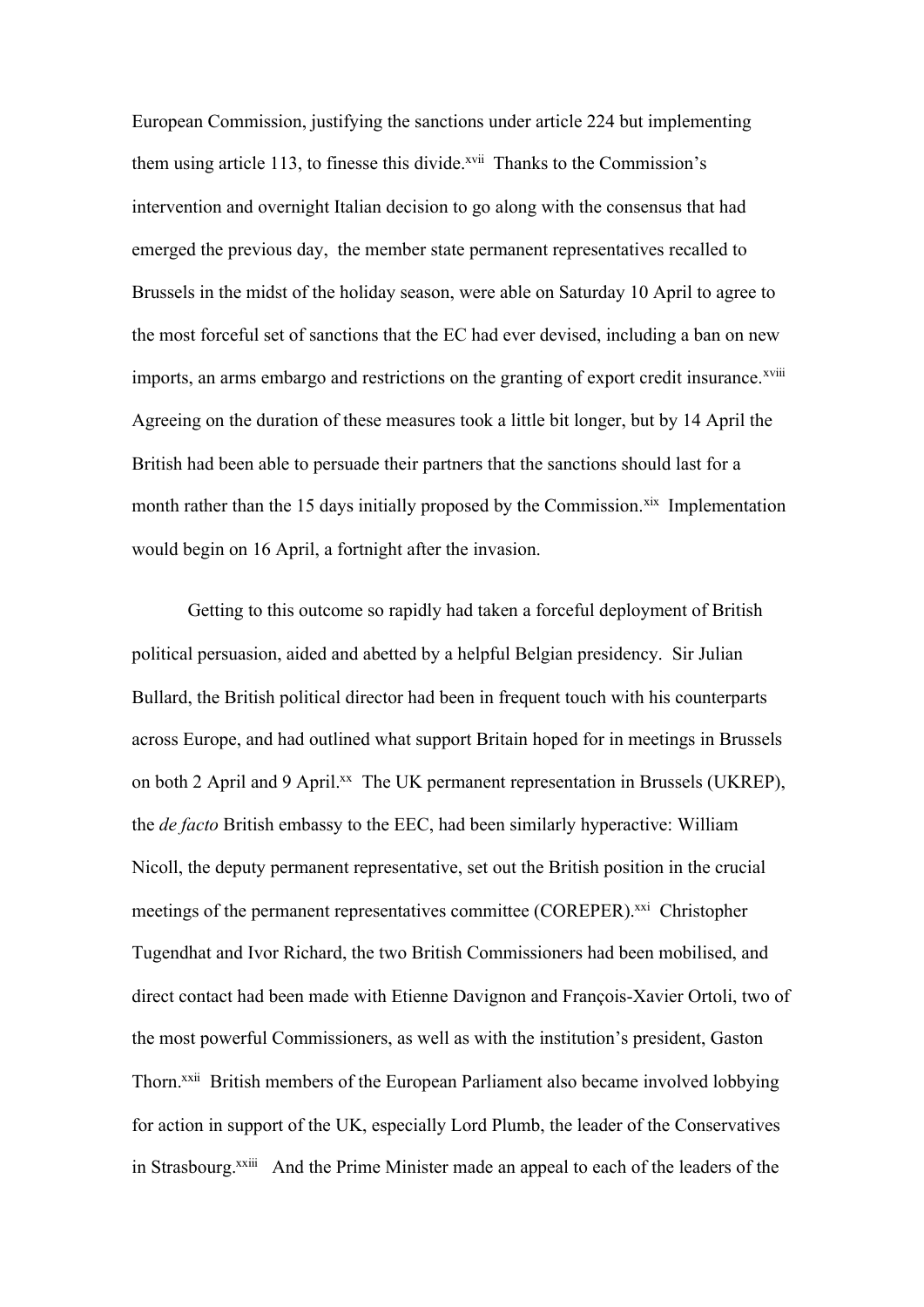European Community countries – as well as to the Australians, Canadians, New Zealanders, Japanese and Americans.<sup>xxiv</sup> Throughout the process, the Belgian government, which held the rotating presidency of the EC Council of Ministers, and as such was responsible for convening and chairing meetings, and setting their agenda, proved highly amenable to British requests, appealed to Community solidarity, and was effective in preventing any significant delays.<sup>xxv</sup> And all of the Ten showed a willingness to engage directly with the British appeal for help, however awkwardly timed. Helmut Schmidt, the German Chancellor for instance, abandoned his own Easter break to return to Bonn to chair a cabinet meeting on 7 April that forcefully proclaimed the Federal Republic's condemnation of the Argentine invasion and its support for 'a close ally... and fellow member of the Community'. XXVI It was, as Thatcher herself acknowledged in a message of thanks sent to her European counterparts after the sanctions had been approved, 'an impressive example of Community cooperation at its best'.xxvii

EC backing was likely to have significant effects, furthermore. In the short term it provided a highly welcome boost to British morale. Thatcher's 12 April outburst, at the start of the crucial\_first meeting with Alexander Haig, the US Secretary of State, who had taken it upon himself to lead the mediation effort to resolve the crisis, was revealing: 'The EC came through for us. The meeting "turned up trumps". We are pleased.'xxviii The contrast with the studiously neutral public stance initially adopted by the Reagan administration was particularly striking.<sup>xxix</sup> Prompt EC support for the UK also facilitated the parallel British effort to secure international backing at the United Nations. The Irish Permanent Representative to the UN, for example, recalls how much easier it became to speak and vote in favour of the crucial Security Council Resolution (SCR) 502, calling for an immediate Argentinian withdrawal, in the light of the strong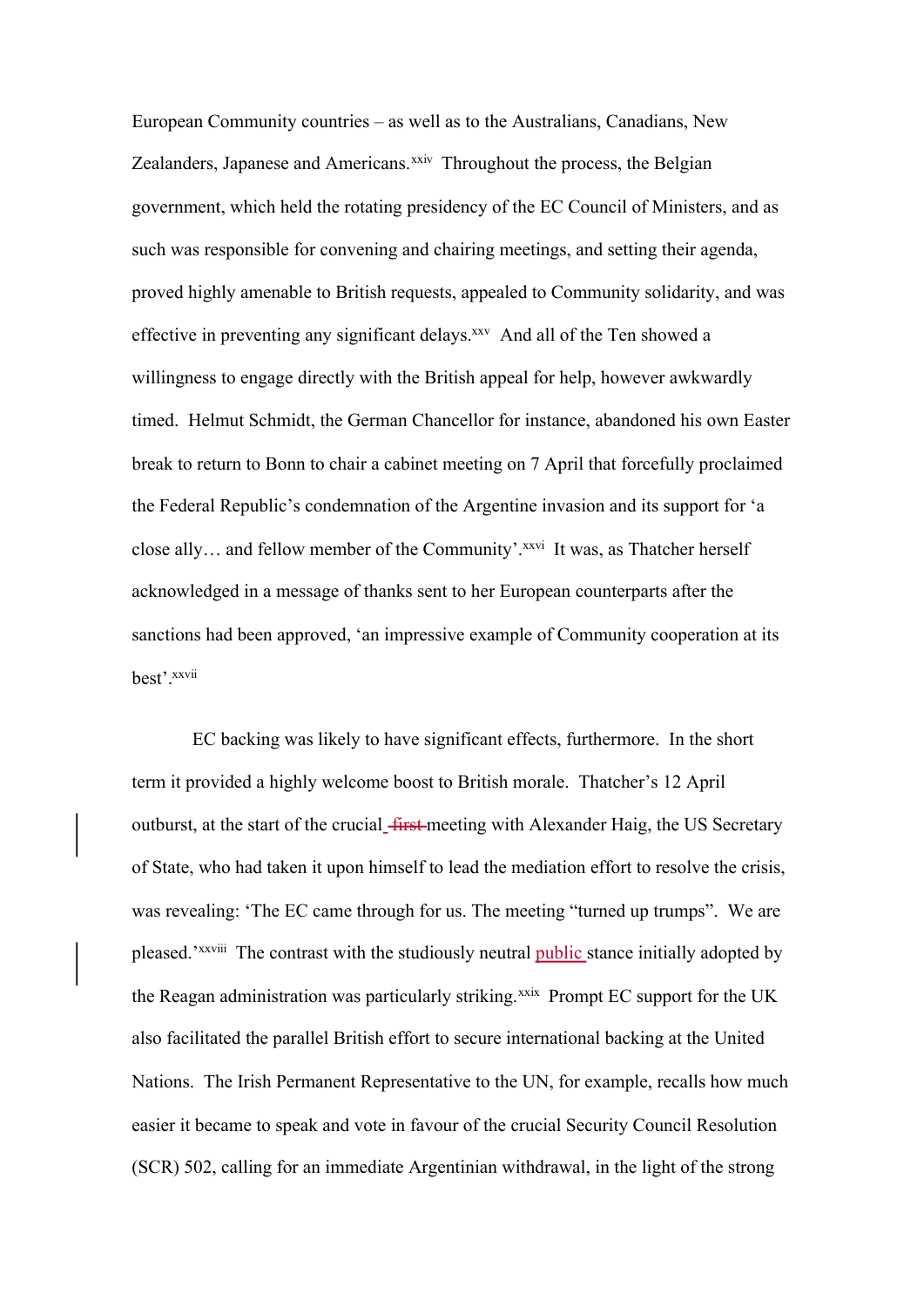EC statement of 2 April.<sup>xxx</sup> By contrast Spain, which was not yet a member state, and as such was not bound by the EC position, abstained over SCR 502.<sup>xxxi</sup> France, meanwhile, used its considerable influence in sub-Saharan Africa to help win over Zaire and Togo, both of whom, like Ireland, were temporary members of the Security Council in 1982, and whose votes were therefore crucial to UK efforts in New York.<sup>xxxii</sup> The Americans were also impressed: George Vest, the US ambassador to the EC, told a senior British diplomat that he was 'very struck by the complete solidarity of our European partners in the Ten.<sup>'xxxiii</sup> And the forcefulness of the EC response had the potential to heighten Argentina's sense of isolation. In a conversation with the German ambassador to Buenos Aires on April 3, passed on in confidence to British diplomats, the Argentinian leader, General Leopoldo Galtieri, expressed scepticism about the likely success of US mediation efforts and added that he felt that there was more sympathy in Europe than in Washington for the Argentine position.<sup>xxxiv</sup> The EC decision a few days later to press ahead with forceful economic sanctions must hence have come as something of a shock to the Argentinian *Junta*. The volume and value of trade links between Western Europe and Argentina meant, moreover, that EC economic sanctions had the medium term potential to do real harm to the already fragile Argentinian economy. In the late 1970s and early 1980s between a quarter and a third of Argentina's exports were sold to the EC, mainly to Italy, Germany and the Netherlands.<sup>xxxv</sup> Britain's other allies to adopt economic sanctions against Argentina, notably Canada, Australia, New Zealand and Hong Kong, accounted, by contrast, for less than 1% of Argentinian exports.<sup>xxxvi</sup> Depriving Argentina of access to European markets was an economic step of real significance in other words. And the EC arms embargo was also likely to hurt, given that Germany, France and Italy were the country's principal suppliers.<sup>xxxvii</sup> CIA analysts were almost certainly correct in their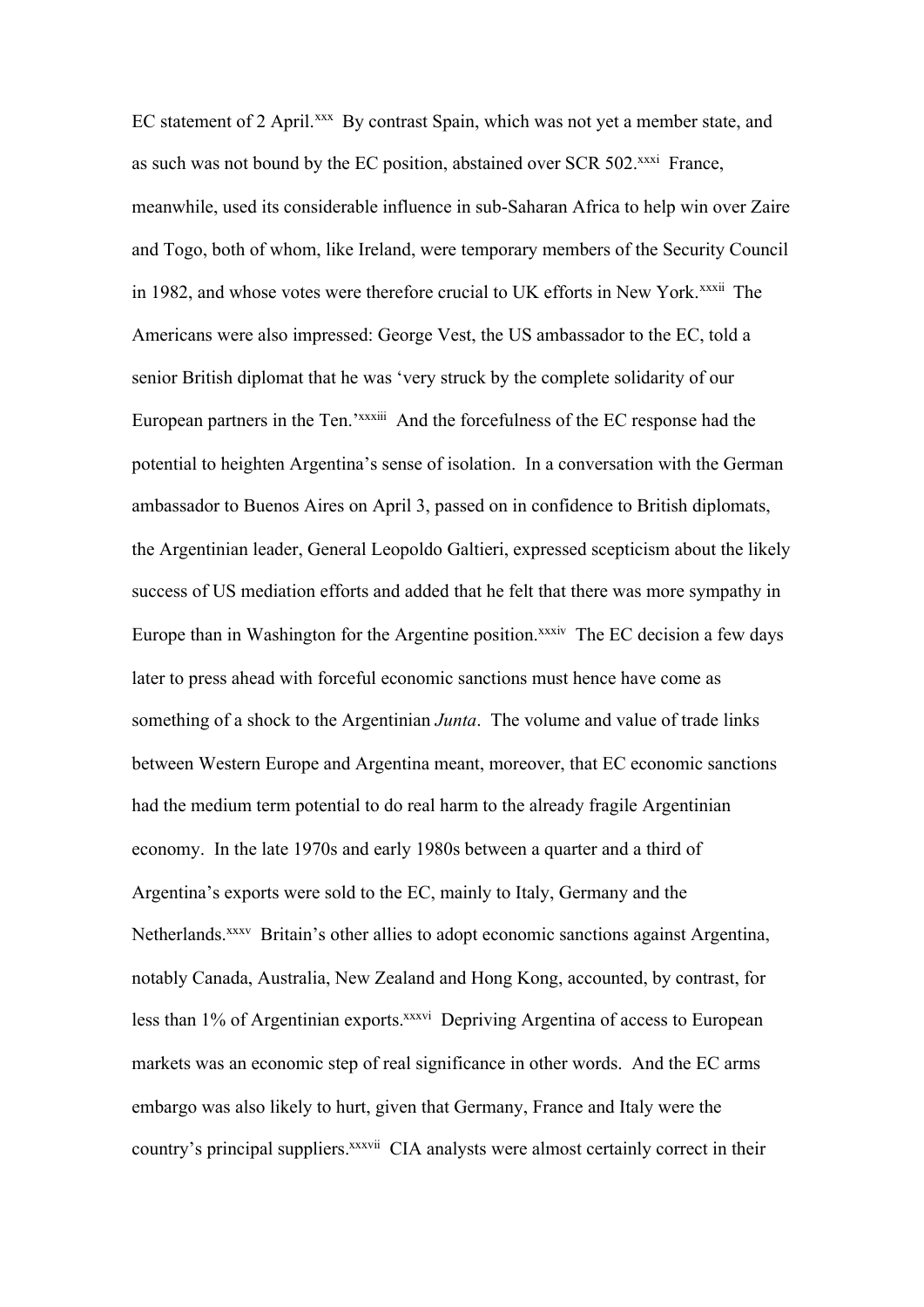assessment that the Argentinian economy was strong enough to resist the immediate impact of the EC measures.<sup>XXXViii</sup> But the sanctions imposed were fierce enough to have genuine medium term repercussions, and, perhaps more importantly, an instant psychological effect. British satisfaction at their success in Brussels was comprehensible. As Thatcher put it to the House of Commons on 14 April:

[The imposition of sanctions] is a very important step, unprecedented in its scope and the rapidity of the decision. Last year about a quarter of all Argentina's exports went to the European Community. The effect on Argentina's economy of this measure will therefore be considerable and cannot be without influence on her leaders in the present crisis. I should like warmly to thank our European partners for rallying to our support. It was an effective demonstration of Community solidarity.<sup>xxxix</sup>

## **Some partners are more equal than others: the French and German role**

British diplomacy was particularly focused during the Falklands crisis on the two biggest EC member states, France and Germany. To some extent of course this was no more than business as usual. UK governments have always tended to prioritise relations with the other big countries in Europe, and have been prone to be unduly dismissive of the role of their smaller partners. $x<sup>1</sup>$  A similar concentration on Paris and Bonn was to occur, for instance, a couple of years later, in the climatic moments of the row over the British contribution to the Community budget.<sup>xli</sup> But in the case of the Falklands War, the extra levels of UK attention lavished on France and Germany derived some degree of justification from the two countries' roles as the main arms suppliers to the Argentinian regime. Close dialogue with both Paris and Bonn thus became imperative, both to find out more about Argentina's existing military capabilities, and to ensure that no further weapons reached the country, conceivably via third parties, either during or immediately after the conflict.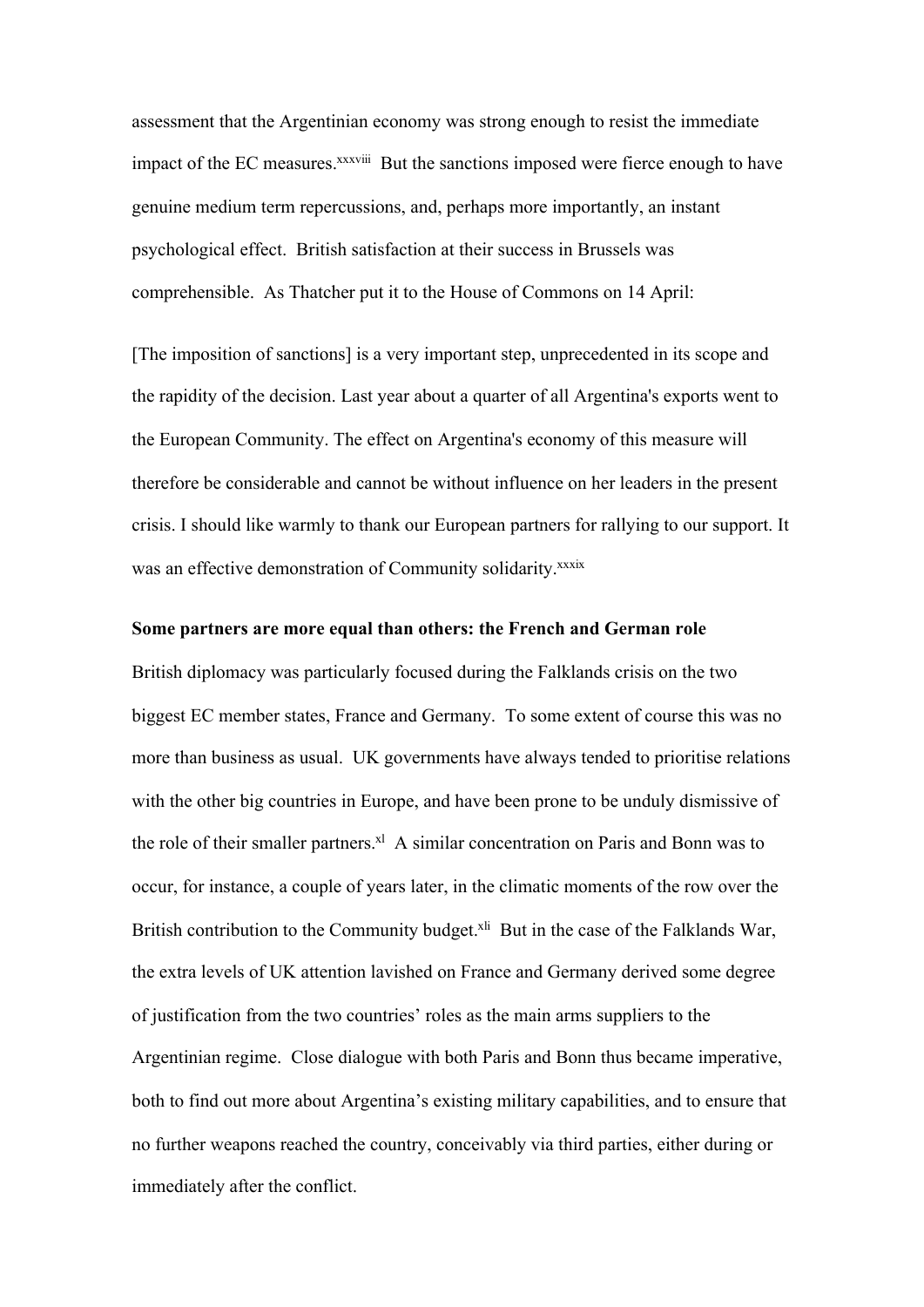Talking to the French was made easier by the fact that France was the only other EC member with a comparable range of far-flung and potentially vulnerable territories left over from its imperial heyday, as well as the only other EC member to have recently used military force outside of Europe.<sup>xlii</sup> This made it much easier for French opinion at both elite and popular level to relate to Britain's predicament, and much readier to accept that force might well have to be used in order to regain possession of the Falklands. Such sympathy and understanding began at the very top.xliii François Mitterrand was one of the first international leaders to call the Prime Minister to express his strong support, and his willingness to do all that he could to help.<sup>xliv</sup> Thatcher sounded genuinely moved, declaring towards the end of their conversation that 'we all have need of friends at difficult times, and that's when we particularly appreciate them.'xlv She also sent the French President a conspicuously warm message of thanks the following day.<sup>xlvi</sup> And this personal rapport on the issue persisted throughout the crisis, all the more noticeable for the way in which solidarity over the South Atlantic co-existed with strong Anglo-French disagreement over questions such as Britain's budgetary contribution to the EC.<sup>xlvii</sup>

France was also able to supply the British with very practical assistance. Help in securing support from some sub-Saharan African countries in the UN was noted earlier. Similarly both Mitterrand and the French Foreign Minister Claude Cheysson lobbied for greater international backing for Britain: in late April Thatcher again wrote to the French President to thank him for his and Cheysson's efforts to persuade the Japanese to be more vigorous in their support. X<sup>lviii</sup> Equally valuable was advice for the British armed forces about the French-supplied weapons systems that the British might find themselves up against. In early April, the British defence attaché in Paris was invited by Charles Hernu, the French Minister of Defence, to pose whatever questions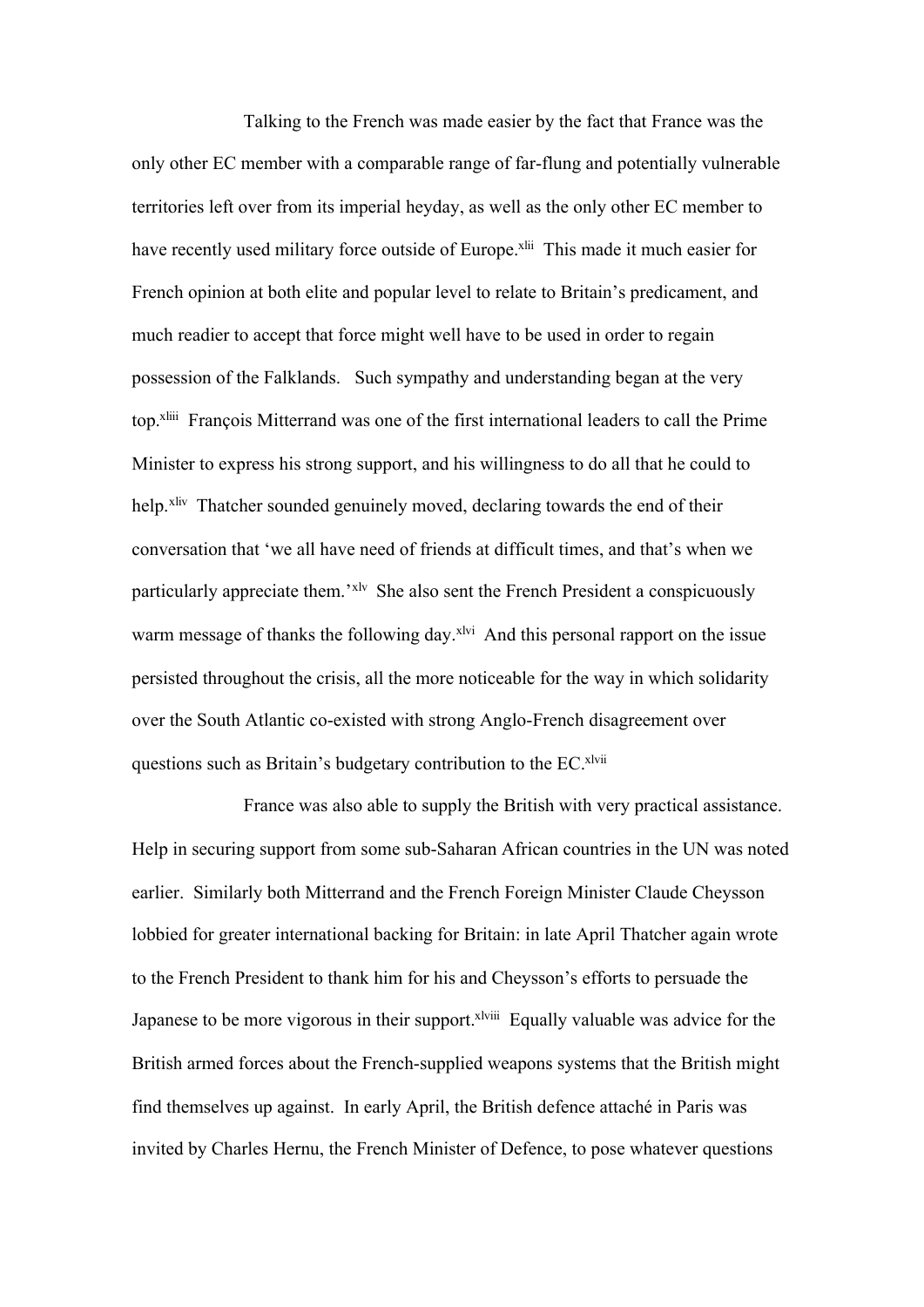he liked to civil servants about military materiel sold to Argentina.<sup>xlix</sup> The answers received included details about the exact number of Exocet missiles sold.<sup>1</sup> British Harrier pilots were provided with special training for combat against the Mirage fighters that they were likely to encounter.<sup>Ii</sup> And the French were also prepared to delay the delivery of new weapons, notably Exocets and the Super Étendard aircraft they were launched from, to Peru, in response to UK fears that the Peruvians would pass them on to Argentina.<sup>lii</sup> The epithet 'our greatest ally' applied by Defence Secretary John Nott to Mitterrand and the French was hence well deserved, despite the somewhat murky role played by Dassault, the makers of the Exocet missiles, who would appear to have supplied technical assistance to the Argentinians during the conflict itself.<sup>liii</sup>

Germany's position was somewhat more ambivalent throughout. In part this reflected the rather scratchy relationship between Thatcher and Schmidt. The two leaders could and did agree at times, including over the Falklands, but their rapport had been badly damaged by the long-running dispute over Britain's contribution to the EC budget and by the Chancellor's growing disillusionment with the realities of British involvement in the integration process.<sup>liv</sup> Also problematic was the way in which, for entirely understandable reasons, both the German political class and the wider population were acutely uncomfortable with military action.<sup> $\mathbf{w}$ </sup> Such distaste for bloodshed was only accentuated in a situation in which the potential confrontation centred on the fate of, as one columnist in *Die Zeit* put it, 'a couple of thousand shepherds'.<sup>lvi</sup> The Bonn government, with its strongly Cold War tinted world-view and its close ties with Washington, was also more receptive than many other European countries to US anxieties about conflict with Argentina opening the door to greater Soviet penetration of Latin America.<sup>Ivii</sup> Even more fundamentally, the Federal Republic in 1982 remained a highly cautious international player, reluctant to throw its weight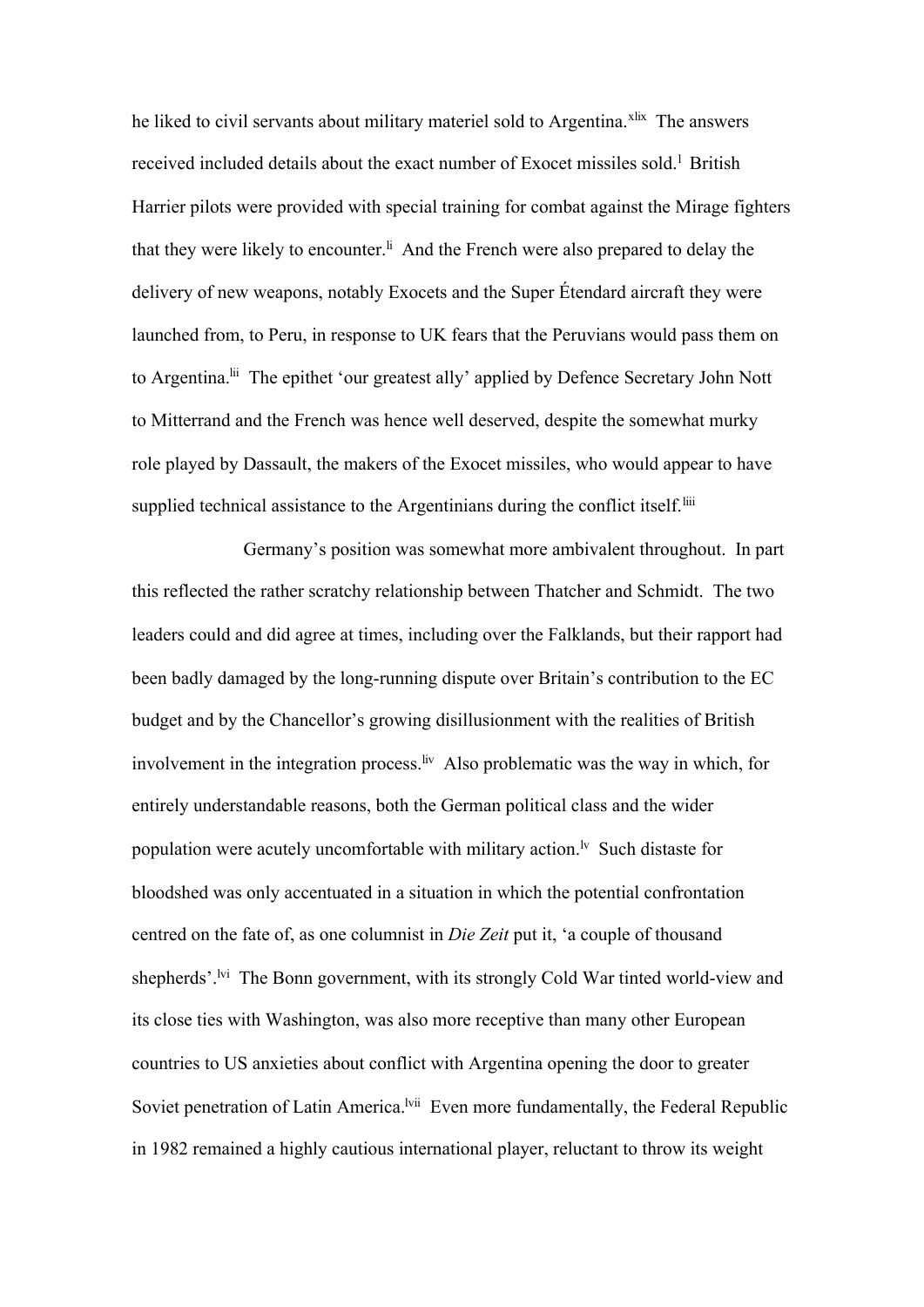around, anxious of offending potential partners and clients, and hesitant about standing out from the crowd in terms of its foreign policy positions. The eagerness of German diplomats, in their early exchanges with British counterparts about the Falklands and about possible international and Community responses, to establish what their counterparts elsewhere had said and what line other countries were likely to take, was most revealing in this regard.<sup>Iviii</sup>

Despite this, however, German support, especially early on, was actually surprisingly robust. Hans-Dietrich Genscher, the Foreign Minister, was particularly outspoken on the need to back the British. This became clear from Genscher and President Carsten's state visit to Brazil in the first week of April, where the German representatives used their entirely coincidental presence in Latin America strongly to condemn the illegal Argentinian invasion – a gesture that prompted the British ambassador who was a guest at the state banquet in Brasilia to comment 'the Germans have done us proud here'.<sup>lix</sup> It was confirmed in a long conversation between Genscher and the British Ambassador in Bonn, Sir Jock Taylor, in mid-April, in the course of which the foreign minister underlined how strongly he felt that his country should stand behind a close ally and Community partner, irrespective of the substantial damage that economic sanctions might do to the FRG's export-orientated economy.<sup>1x</sup> And Genscher's backing was at its most valuable in early May when the mood at an informal meeting of European foreign ministers which had started in hazardous fashion for the British with the Irish foreign minister, Gerald Collins, explaining how his country no longer felt able to support sanctions following the sinking of the *General Belgrano*, was turned around by a forceful statement from the German foreign minister that 'an ally is an ally, a friend is a friend'. $\frac{ixi}{ }$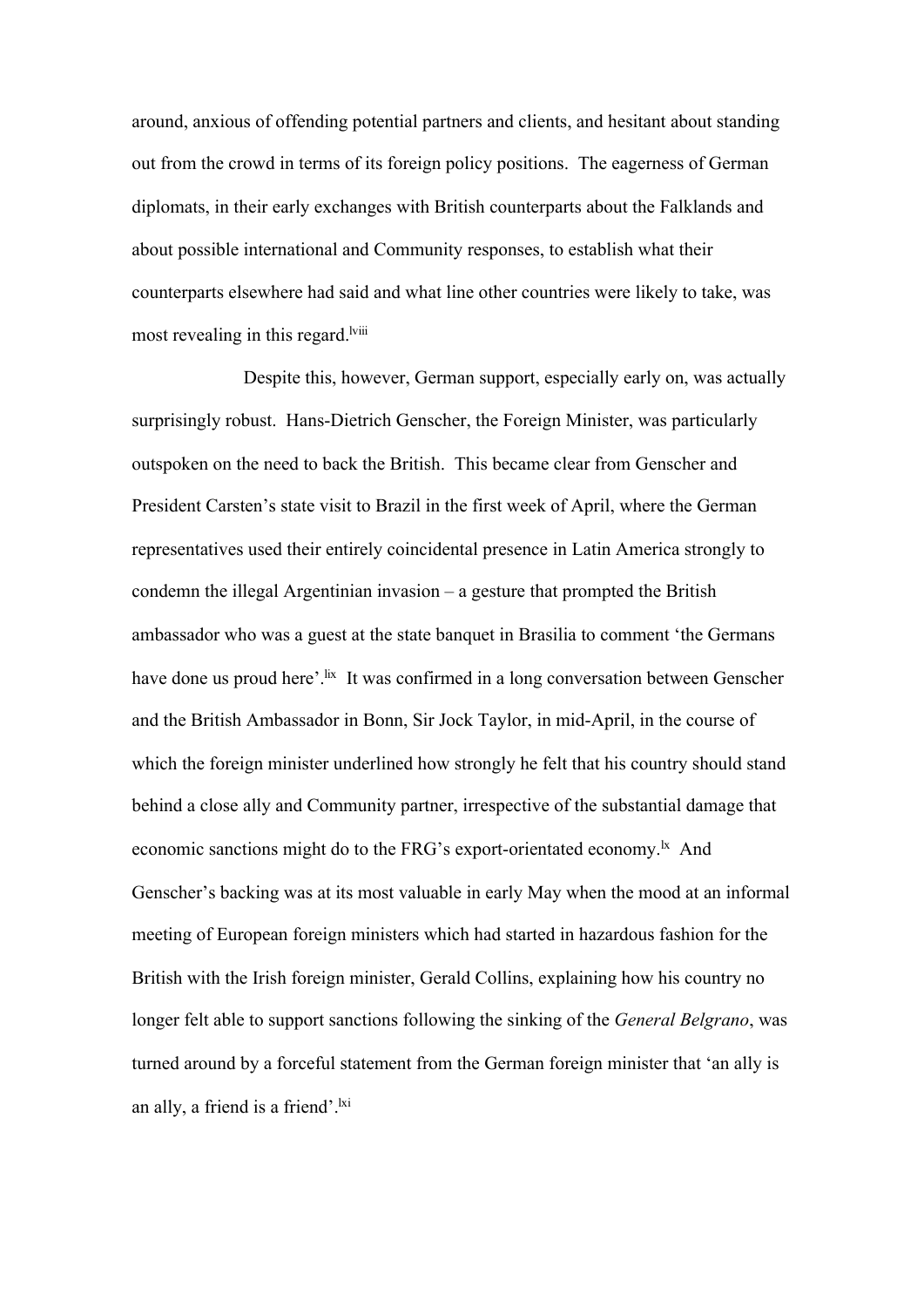Like the French, moreover, the Germans proved willing to cooperate with the UK government to delay the delivery of armaments that might be used against British forces. In the German case, London's anxieties centred on the likely delivery schedule of four frigates that were being built in Hamburg by Blohm und Voss for the Argentinian navy.<sup>kii</sup> This was not something that was likely to happen in the spring or early summer, as the boats in question had yet to undergo their sea-trials, but the British government would go on pressing the Germans to postpone the delivery until late 1982. Despite mounting anxieties that the lucrative contract would fall through altogether were the sale postponed for too long, potentially leaving the Federal authorities liable for the firm's substantial losses, the German government largely went along with Britain's requests.<sup>lxiii</sup>

In return for such cooperation, the British made an effort to provide their two most important European allies with rather more information about how their diplomatic and military strategy was evolving than was made available to other European countries. The special French role seems to have been acknowledged from the outset, Bullard agreeing with the Emmanuel de Margerie, the French ambassador in London, at the end of the first briefing of EC ambassadors on the crisis that 'a direct channel of communication on this subject' should be set up with the French embassy. Kiv Taylor had to lobby rather harder for similar privileges to be accorded to the Germans too. Several of his early reports underlined how vital it would be to make the Federal Republic feel as if it was being consulted with and informed as much as was possible, but his initial suggestion that special briefings be organised for the German ambassador in London was rebuffed by the  $FCO$ . <sup>Ixv</sup> The importance of keeping Bonn onside was gradually acknowledged, however. By late April, the Ministry of Defence had been asked to organise regular briefings for the German Defence Attaché – a move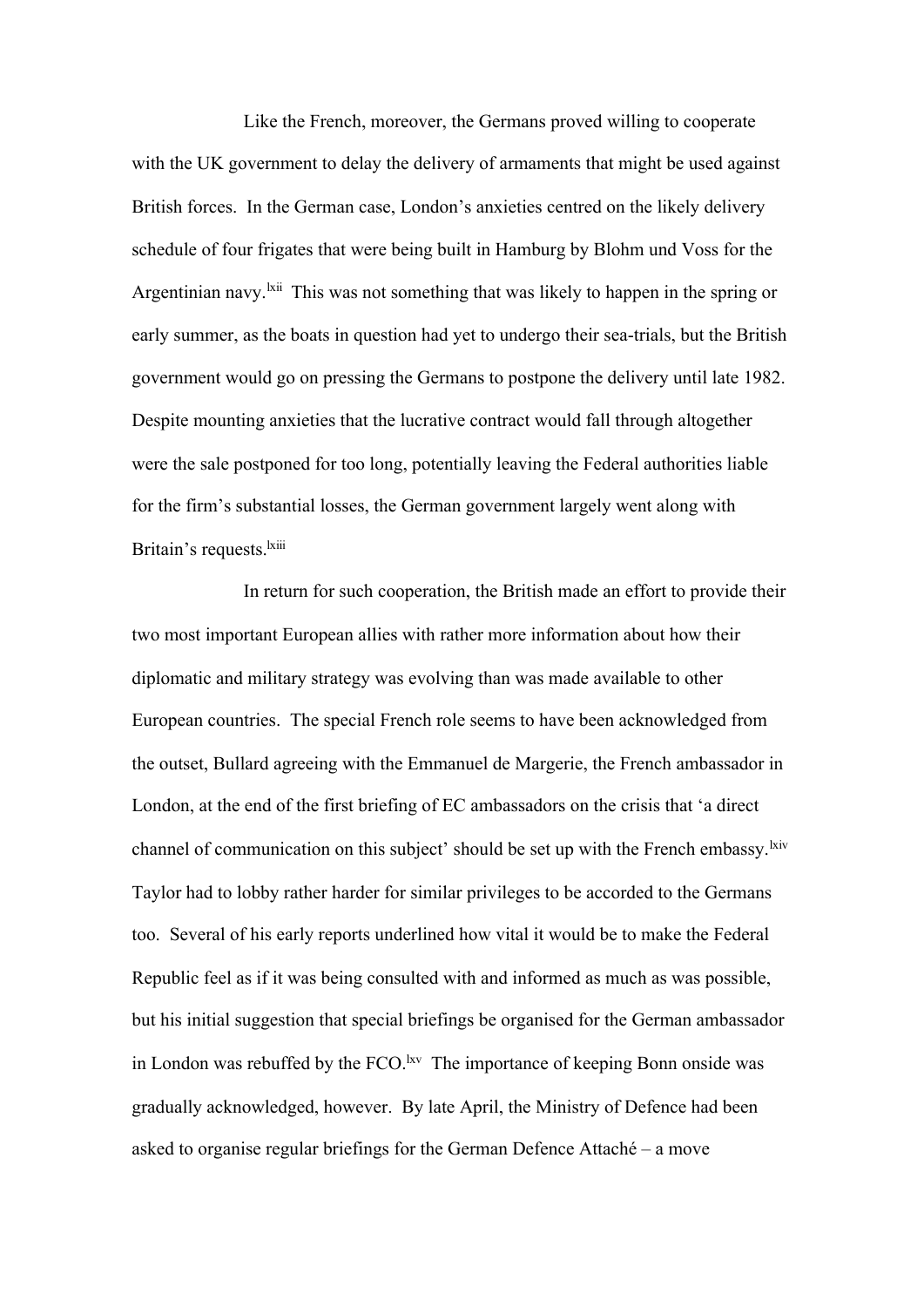subsequently extended to other Community member states also – and the German ambassador was being encouraged to visit Bullard often so as to be kept up to date.<sup>lxvi</sup> Even more strikingly, in early June, the State Secretary at the German Foreign Ministry, Berndt von Staden, and his French counterpart, Francis Gutmann, travelled to London for a lengthy discussion of the Falklands crisis with the Permanent Undersecretary of the FCO Sir Antony Acland and his predecessor Sir Michael Palliser and Sir Antony Acland, a privilege that all of those involved were keen to keep secret for fear of provoking resentment amongst those European countries not invited. Kivii And a similar pattern of unusually close consultation was evident at senior political level too. Francis Pym, Carrington's replacement as Foreign Secretary, thus went out of his way to schedule an additional bilateral meeting with Genscher in early May, as well as a fourway exchange with Genscher, Cheysson and Emilio Colombo, the Italian foreign minister, on the margins of the NATO ministerial gathering in Luxembourg.<sup>lxviii</sup> Thatcher meanwhile had two telephone conversations with Schmidt and one with Mitterrand during the Falklands crisis, met the French President in person on 17 May, and organised a bilateral with the German Chancellor while both leaders were in Versailles for the G7 summit.  $k$  Needless to say such exchanges were not exclusively about the Falklands, and also dealt with internal Community matters and much else besides. But they did serve to emphasise the degree to which the British government was prepared to single out the French and Germans for much more extensive consultation, thereby highlighting how crucial their support was deemed to be.

### **A fragile consensus**

As the crisis wore on, and as it became increasingly clear that the dispute would be resolved through force rather than diplomatic pressure, EC support for the British did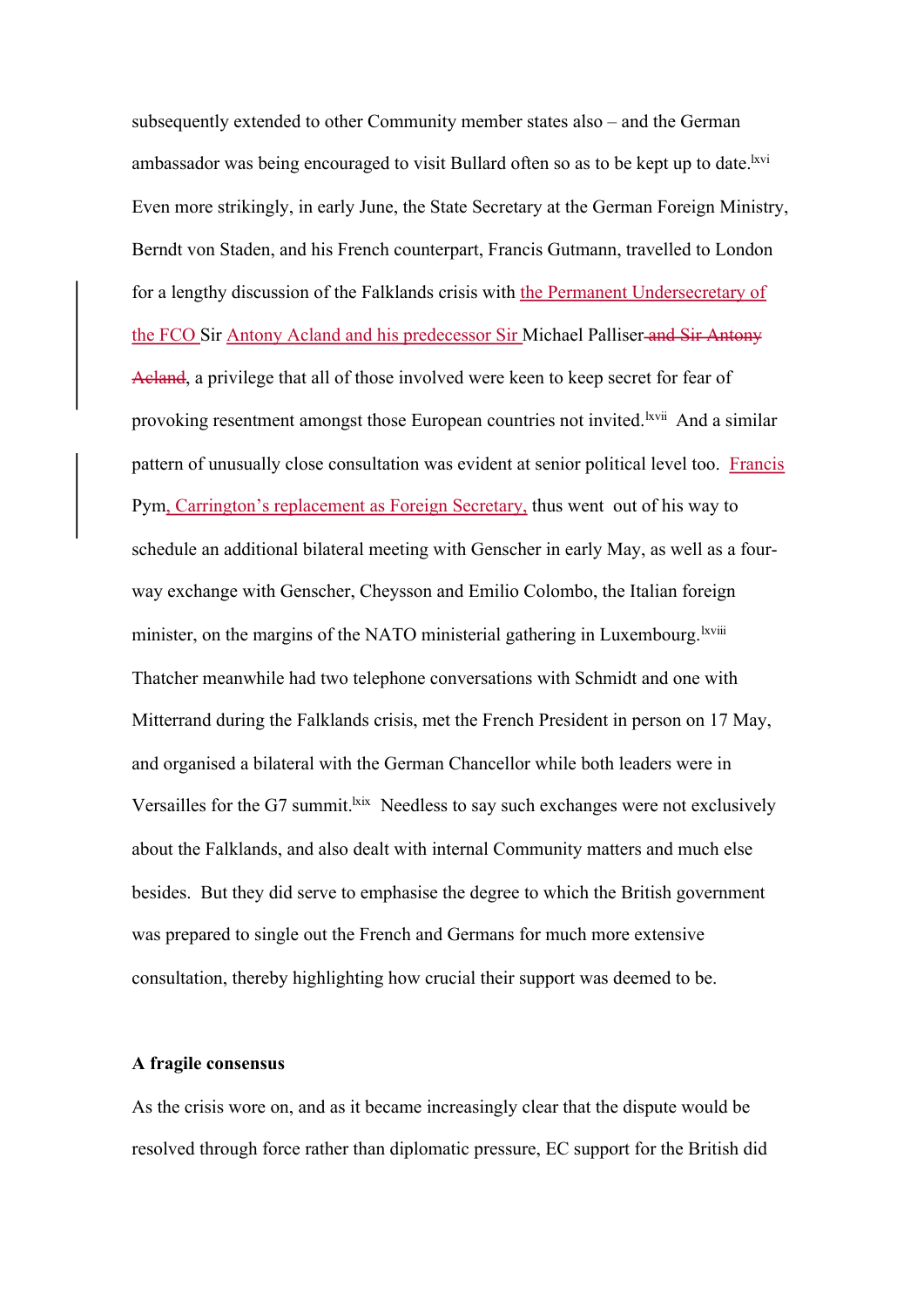become rather more fragile. Three member states in particular had growing difficulties with the idea of prolonging the month-long economic sanctions against Argentina. Of these, the least problematic from a British perspective, was Denmark, whose objections centred not on the principle of supporting the UK's effort and maintaining pressure on Argentina, but much more narrowly on the specific legal mechanism chosen to do so.<sup>lxx</sup> The Danes had never been happy with the use of article 113 of the Treaty of Rome to impose Community sanctions on Argentina, and had gone along reluctantly with the hybrid article 113/224 solution proposed by the Commission in April. By early May, as discussions began about renewing the sanctions, they were thus determined not to allow a second use of article 113. This attitude, grounded in a profound dislike of the Community involving itself in political matters that the Danes believed were best handled intergovernmentally, proved a bureaucratic headache for London, the European Commission and the Belgian presidency. <sup>lxxi</sup> It also raised awkward questions of timing, since passing national laws to prolong the sanctions would be hard to coordinate with the expiry of Community measures. But it did little seriously to undermine the united European front vis-à-vis Argentina. Denmark after all had no intention of resuming trade with Argentina or denouncing the Community solidarity being shown to the UK. It simply had a deep-seated but technical objection to the manner in which the policy had originally been carried out. Italian and Irish concerns by contrast were much more fundamental.

In the Italian case, the root difficulty lay in the fact that as much as half of the Argentinian population was of Italian heritage, often quite recent. As the Prime Minister Giovanni Spadolini commented to Schmidt, when the two leaders met in Hamburg on May 10, this included Galtieri himself.<sup>lxxii</sup> Italian public opinion was hence inevitably highly sensitive, especially from early May onwards once blood began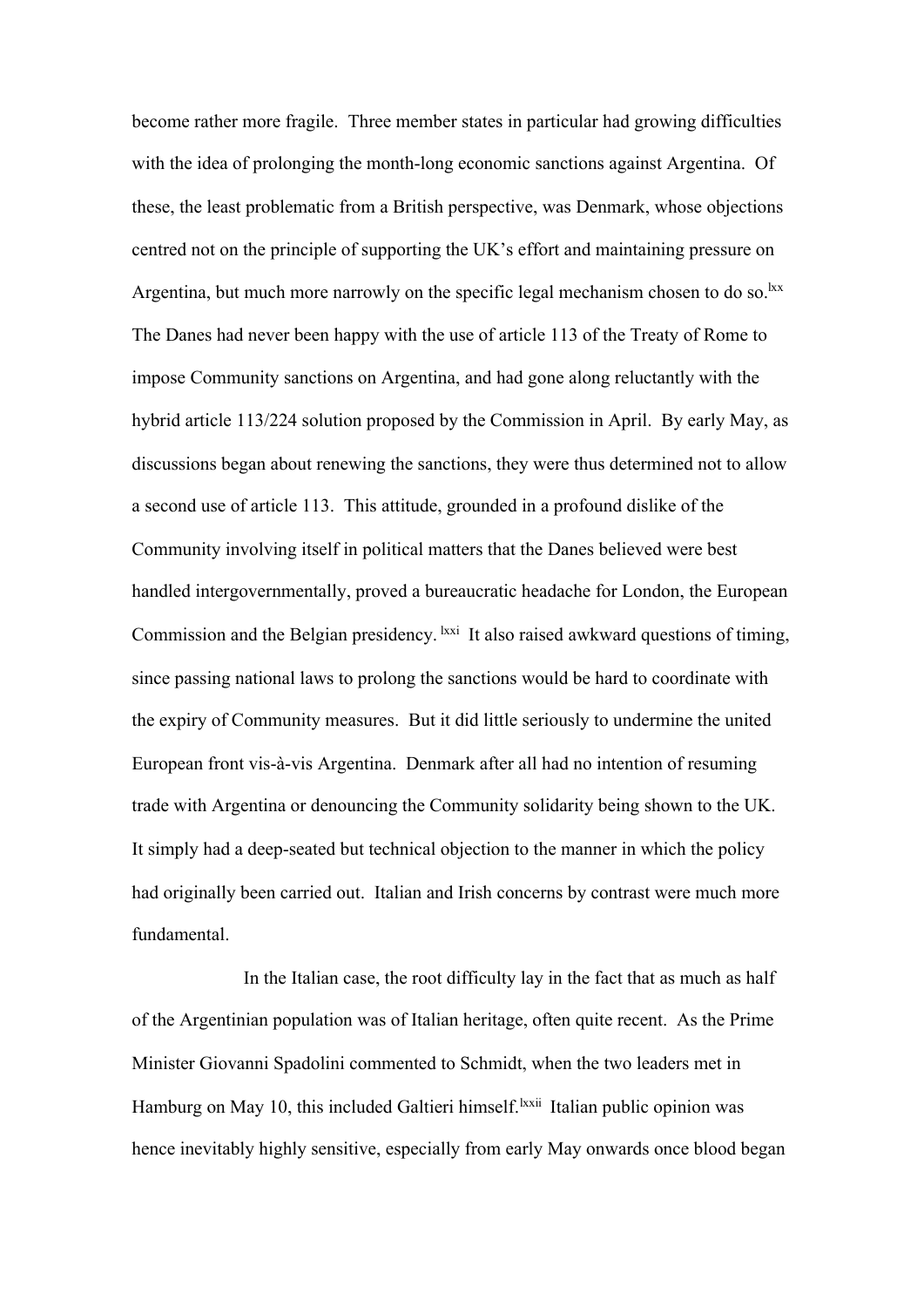to be shed.<sup>lxxiii</sup> Close kinship ties had also encouraged extremely close economic bonds between Italy and Argentina. In addition to being a major importer of Argentinian produce and one of the main exporters to the country, Italy was also the largest European investor in Argentina with several leading Italian firms operating significant Argentinian subsidiaries. <sup>Ixxiv</sup> In consequence, economic sanctions were especially difficult for Italy to bear – and even more so once Argentina began to threaten to debar European firms from public tenders because of the sanctions regime. KXXV The deep rooted cultural and economic links, also gave Argentina a direct entrée into Italian domestic politics.<sup>lxxvi</sup> A number of Argentinian delegations visited Italy during the crisis months, lobbying for Rome to take a more balanced position between Britain and Argentina and playing upon the closeness of pre-existing ties between, for instance, Italian Christian Democrats and their counterparts in Buenos Aires. Kxvii Even more basically, multiple thousand dual-nationals, living in Argentina, might soon be entitled to vote in Italian elections. <sup>Ixxviii</sup> All this helps explain why the ambitious, but unscrupulous leader of the Italian socialist party, the PSI, Bettino Craxi decided to use the issue to put immense pressure on the four other parties in the governing coalition to withdraw Italian support for the renewal of sanctions, and why ultimately neither Colombo from the Christian Democrats nor Spadolini from the much smaller Republican party were able to resist.<sup>1xxix</sup> Round one of sanctions had already been difficult for the Italians to accept, but had been possible to sign up for, partly because hopes were still high in early April that the dispute might be resolved without shots being fired, and partly because those opposed to sanctions had not yet had much time to organise. By May, when the question of renewal needed to be faced, neither of these mitigating factors still applied.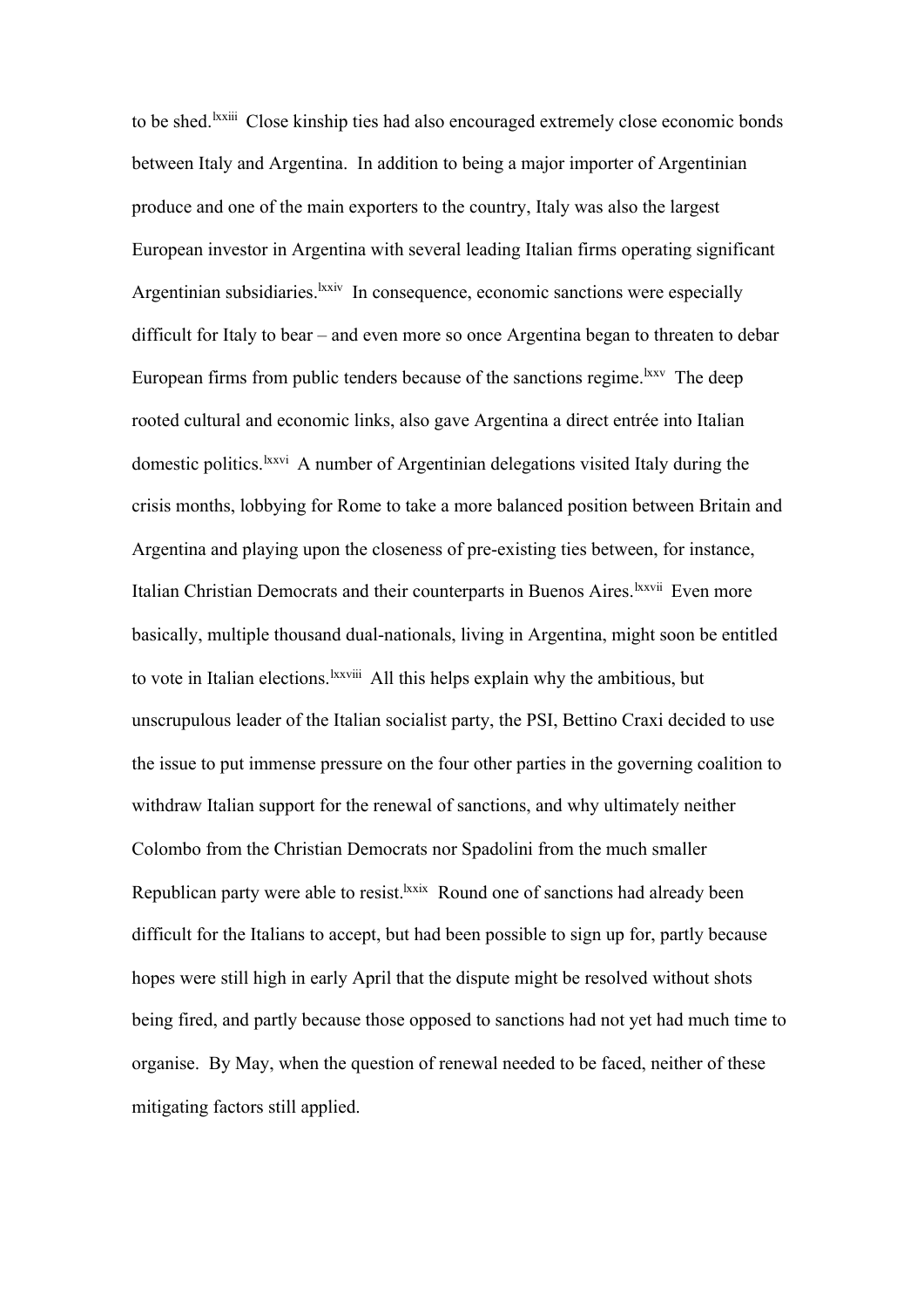Ireland too had profound misgivings about the use of force.<sup>lxxx</sup> As with the Italians, warning signs were there from the outset, despite the country's willingness to vote for SCR502 and accept the first round of Community sanctions.<sup>lxxxi</sup> The Taoiseach, Charles Haughey, had tried somewhat unconvincingly in the weeks that followed to suggest that the UN vote had not been fully in line with his preferences.  $\frac{l_{\text{xxxii}}}{l_{\text{xxxii}}}$ This suggested an early disinclination to be seen to be too supportive of Britain. <sup>Ixxxiii</sup> But the real turning point in the Irish position would occur in early May, following the sinking of the *General Belgrano*. <sup>Ixxxiv</sup> Straightaway this tilted the probable development of events in the South Atlantic away from a diplomatic outcome, with which Ireland would have been comfortable, and towards a military one, which was much\_less palatableharder to square with Ireland's commitment to neutrality. But the controversial manner in which the Argentine cruiser had been sunk, also stirred up comprehensible Irish sensitivities about British heavy-handedness.<sup>1xxxv</sup> The whole Irish party-political system after all was still one which bore the evident imprint of the divisions and controversies caused by Ireland's struggle for independence from Britain and the subsequent civil war. In the early 1980s moreover such historical sensibilities had been strongly revived by the ongoing Troubles in Northern Ireland. And in April-May 1982, Irish anxieties about the tactlessness and insensitivity of its larger neighbour were further accentuated by the Royal Navy's mishandling of an incident where a British submarine sank an Irish trawler, the *Sharelga*, 30 miles off Dublin Bay, but failed to surface or acknowledge the damage caused.<sup>lxxxvi</sup> In such circumstances, it was not surprising that Haughey and *Fianna Fáil* were tempted to distance themselves from an overtly pro-British stance on the Falklands.<sup>1xxxvii</sup> This was all the more so with a knife-edge by-election due in Dublin West.<sup>1xxxviii</sup> A new Irish government statement on 4 May made it clear that Ireland would not be favourable to a renewal of EC sanctions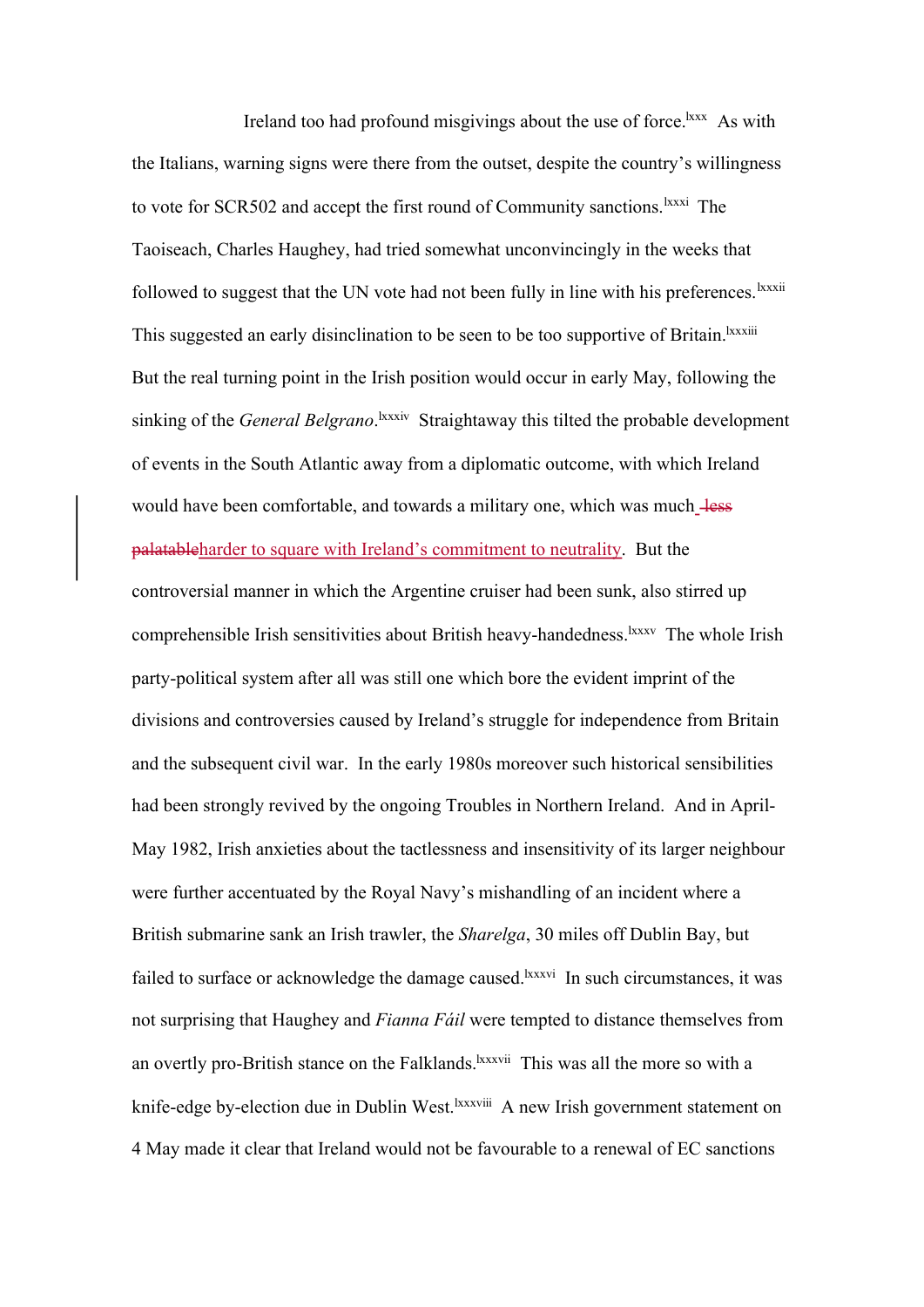and announced the country's intention to call for a new UN resolution on the South Atlantic which would insist on an immediate ceasefire.<sup>lxxxix</sup>

The Italian and Irish positions, plus hints that other member states might also be reconsidering their support as the fighting intensified, caused significant concern in London. Pym, for instance, reported his fears about the possible non-renewal of sanctions to Cabinet colleagues on 6 May.<sup>xc</sup> To avoid this happening, UK ministers and diplomats stepped up their multilateral and bilateral lobbying within the Community. On 5 May, Pym sent all of his counterparts amongst the Ten a skilfully worded message, outlining the state of play diplomatically, explaining the circumstances in which the *Belgrano* had been sunk, and emphasising the importance of renewing the sanctions so as to maintain pressure on Argentina.<sup>xci</sup> A slightly different text was sent to Dublin, lamenting the 4 May statement but asking that Ireland allow the rest of the EC to press ahead with the renewal of sanctions even if the Irish themselves felt unable to follow suit. A precedent existed, it was pointed out, for a sanctions decision being taken even without total internal support, since Greece had refused to associate itself with the steps taken over Poland in 1981, but had allowed the others to impose sanctions nonetheless.<sup>xcii</sup> The Foreign Secretary was then able to reiterate this message to his colleagues at the informal Council meeting at Villiers-le-Temple on 8-9 May.<sup>xciii</sup> Thatcher meanwhile, wrote to her fellow members of the European Council, and followed this up with telephone calls to Haughey and Spadolini (although in fact she ended up speaking to Colombo).<sup>xciv</sup> And Pym accepted with alacrity an offer by the US Secretary of State to lobby key European states on the UK's behalf. On May 13, the Foreign Secretary told Haig that Britain 'would be grateful for anything further he can do to encourage our EC partners to renew the embargo. The situation is on a knife-edge in a number of capitals. Although most would probably join a consensus if all others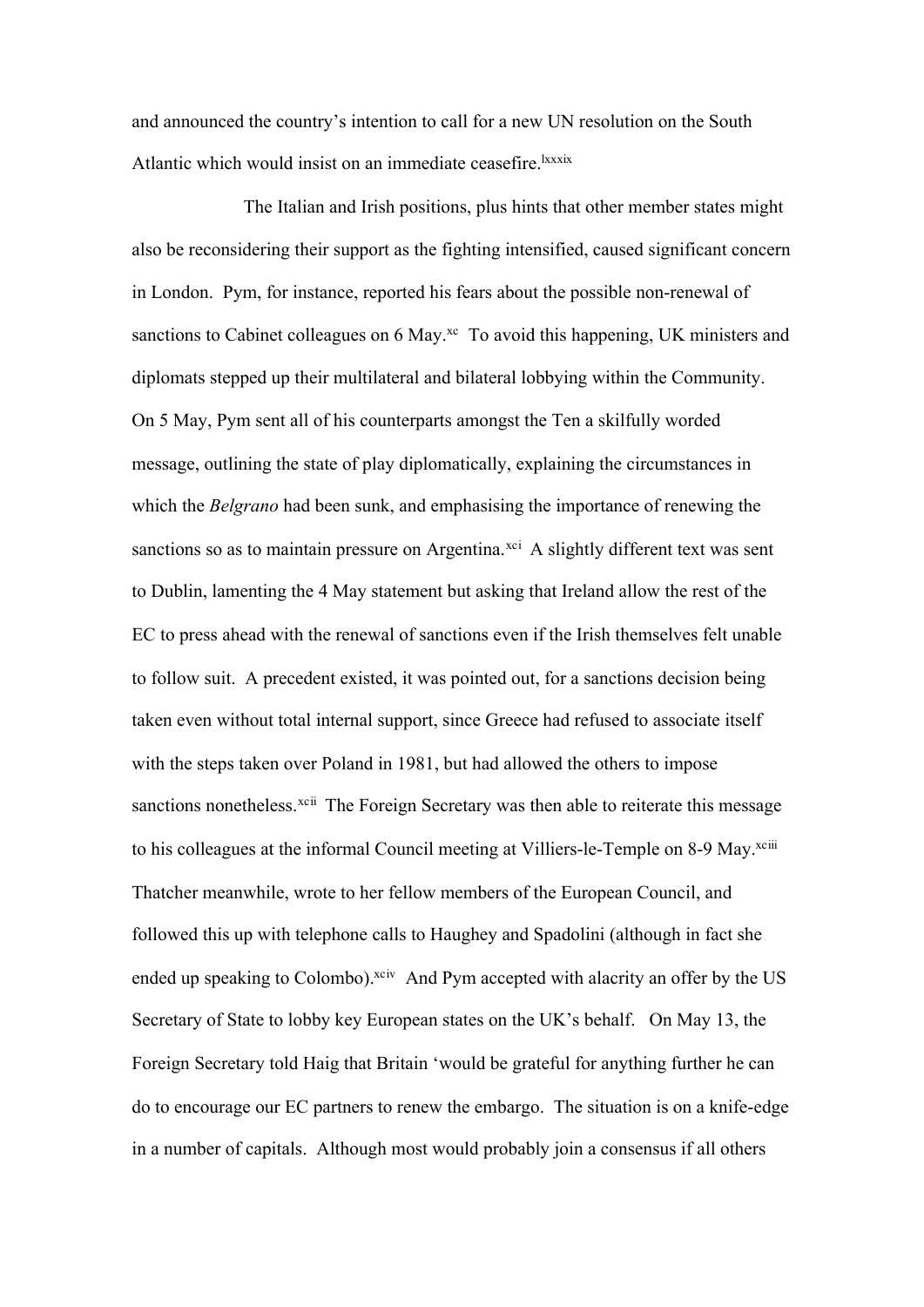favor renewal, there is danger of a domino effect if a significant minority comes out against renewal.<sup>'xcv</sup> Haig then wrote to each of the foreign ministers of the Ten and also met with Colombo in Luxembourg.<sup>xcvi</sup> The Americans, though, were clearly sceptical about the efficacy of British efforts or indeed of their own intervention. A 21 May memo to Haig, entitled 'The UK – Alone' predicted that the EC would fail to renew the sanctions when they expired the following week, and that Britain faced 'estrangement from its EC allies'.<sup>xcvii</sup>

In the event, however, the EC support for Britain's position did not crumble.<sup>xcviii</sup> After three hours of sometimes heated discussions amongst EC foreign ministers on the margins of the NATO ministerial meeting in Luxembourg on 18 May, the Ten were able to agree that seven of Britain's nine partners would renew the Community measures for a week, Denmark would use the interval to prepare national legislation to take the place of article 113 sanctions, and Italy and Ireland, while unable to renew the import ban, would maintain the arms embargo and take steps to ensure that no goods imported into their countries from Argentina found their way to other Community buyers.<sup>xcix</sup> Seven days later, a Council meeting in Brussels agreed unanimously to extend the sanctions indefinitely 'until the situation permitted [their] removal', an outcome significantly better than the British had anticipated going into the talks.<sup>c</sup> Ireland and Italy were exempted once more, but again it was agreed that steps would be taken under article 225 of the Treaty of Rome to ensure that they were not used as intermediaries by companies elsewhere in the EC seeking to import from Argentina. The Belgian presidency also made a statement after the meeting strongly reaffirming EC solidarity with the UK. Pym may have exaggerated somewhat in speaking to the press of 'almost increased backing' in terms of the economic pressure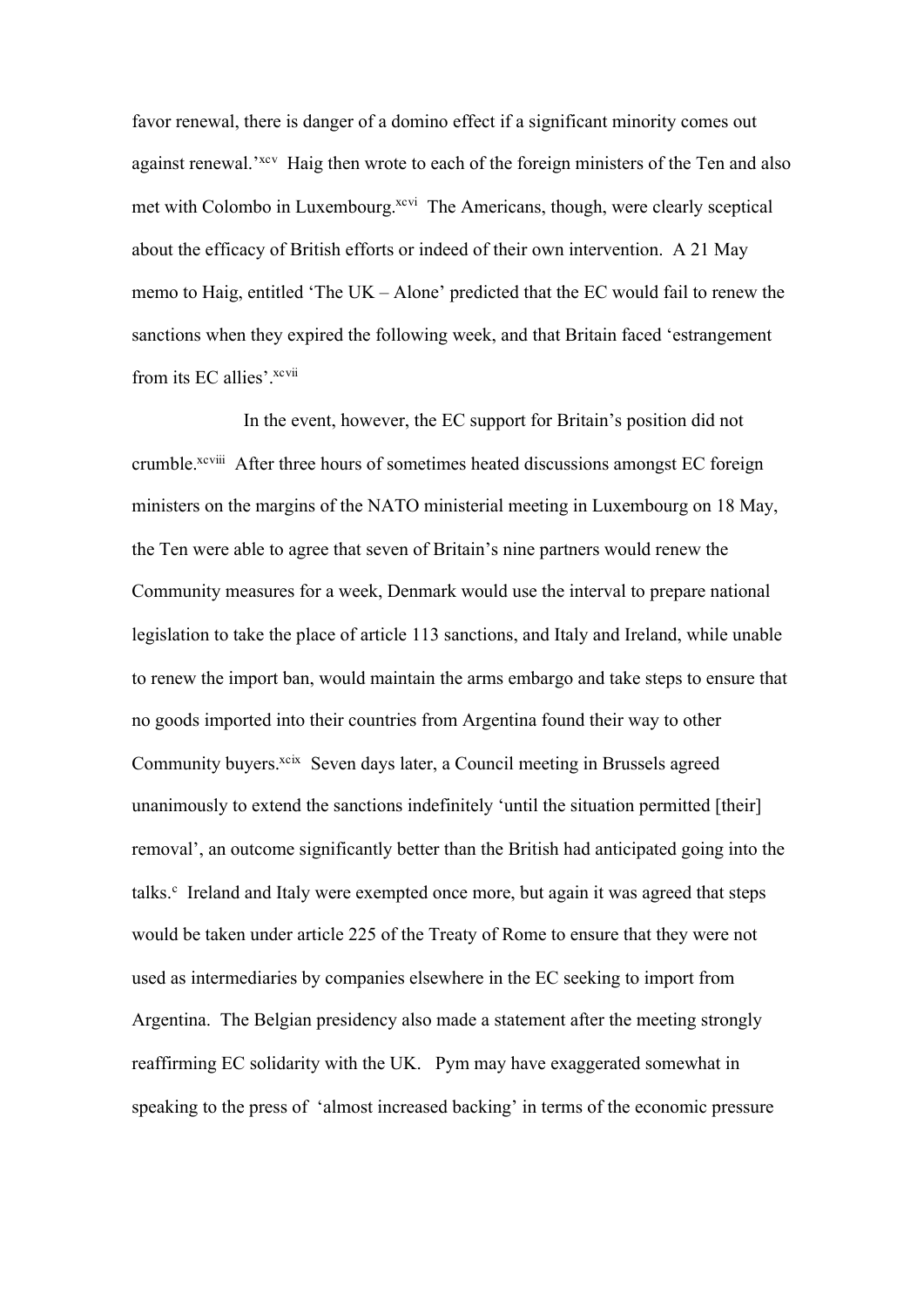applied, but EC had proved flexible enough to accommodate Italy and Ireland's special positions and yet still maintain a forceful economic embargo towards Argentina.<sup>ci</sup>

Neither the position of Italy nor Ireland, furthermore, justified the language of 'betrayal' bandied about in some parts of the British press or the *Sun's* call for a consumer boycott of Irish butter.<sup>cii</sup> Indeed in many ways the debates within each country highlight how remarkable had been their original agreement to go along with EC sanctions. In the Italian case, after all, applying sanctions against a country with such close 'kith and kin' ties was analogous to the British imposing sanctions on Australia or New Zealand at the behest of a Community partner – something unlikely to be easily accepted. The Italians furthermore tried hard to ensure that their political support for Britain remained strong. The Italian ambassador in Buenos Aires was for instance instructed in mid-May, after the sanctions decision, to tell Argentina that its behaviour placed the country on 'the margins of the Western world.'<sup>ciii</sup> And it is also instructive to compare Italy's actions with those of Spain, the other West European country with deep blood and cultural links to Argentina, but one that was not yet a member of the EC. For in the Spanish case, public opinion appears very strongly to have been pro-Argentine rather than pro-British, and the government line, while rather more cautious and measured, was nevertheless a lot less supportive of Britain's actions than Italy.<sup>civ</sup> Ireland too went initially much further than might have been expected for a country still wedded to foreign policy neutrality being asked strongly to back its former colonial overlord in a dispute that had strong colonial overtones. The extraordinary outburst of British indignation at Ireland's growing unease, which was not confined to the tabloids but crept into government too with at least one internal committee dubbing the Republic's post-4 May stance 'wicked or stupid', therefore probably says more about the heightened level of emotions in London and a recurrent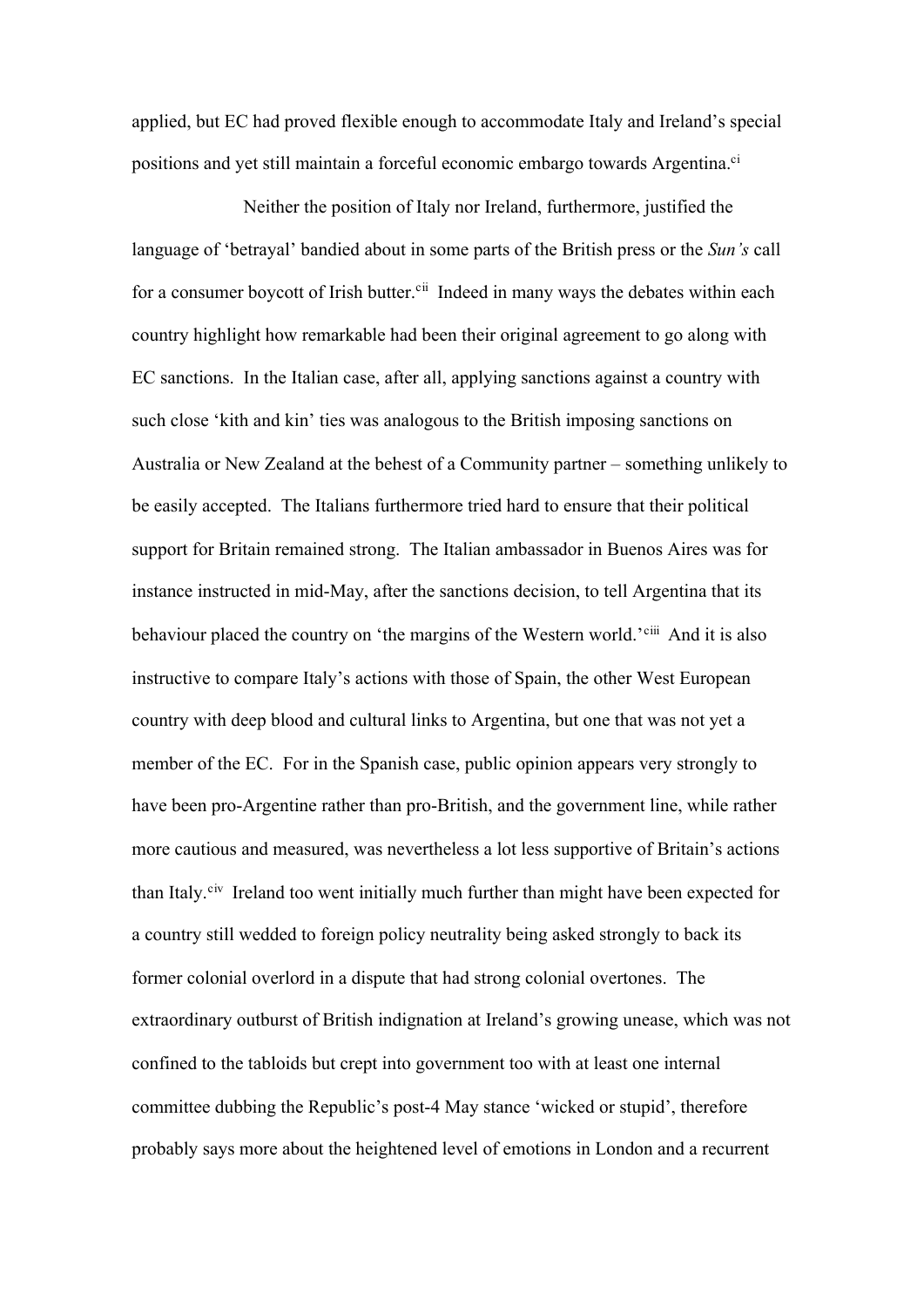British tendency to take Ireland for granted than it does about any deep streak of perfidy in Dublin. $c<sup>v</sup>$  British annoyance about Ireland's failure to consult before acting in the UN is also less justified than might at first appear.<sup> $\text{cvi}$ </sup> Both the Irish actions that most angered the British, namely the 4 May call for a new Security Council resolution on the Falklands and then, in early June, the decision to vote in favour of the Spanish and Panamanian resolution calling for an immediate ceasefire – a step which obliged the UK to employ its veto – were actions in the Security Council. This matters because votes in the Security Council <del>, in other words a type of behaviour that wereas</del> specifically excluded from the normal realm of EC coordination in New York largely at the insistence of the two EC member states who were permanent Security Council members, France and Britain!<sup>cvii</sup>

Overall then it would be reasonable to claim that the EC provided a surprising degree of support and backing for the UK during the Falklands dispute. The intensification of the conflict from early May onwards put severe pressure on the pro-UK consensus within the EC, but contrary to British and US fears, sanctions were renewed and the level of political support for the UK position remained strong. This outcome is particularly striking given the widespread assumption, especially in the literature about foreign policy coordination amongst EC/EU countries, that effective foreign policy unity was seldom if ever achieved prior to the 1990s and the introduction of a European Common Foreign and Security Policy (CFSP) by the 1992 Maastricht Treaty.<sup>cviii</sup> Instead this article would suggest that Schmidt was rather closer to the truth when he had observed somewhat wearily to Thatcher in March 1982, a month before the Falklands crisis had begun, that 'the only value of the Economic Community at the moment lay in the political cooperation of Foreign Ministers – the rest was an empty shell.<sup>'cix</sup> The Chancellor was exaggerating of course. Important elements of economic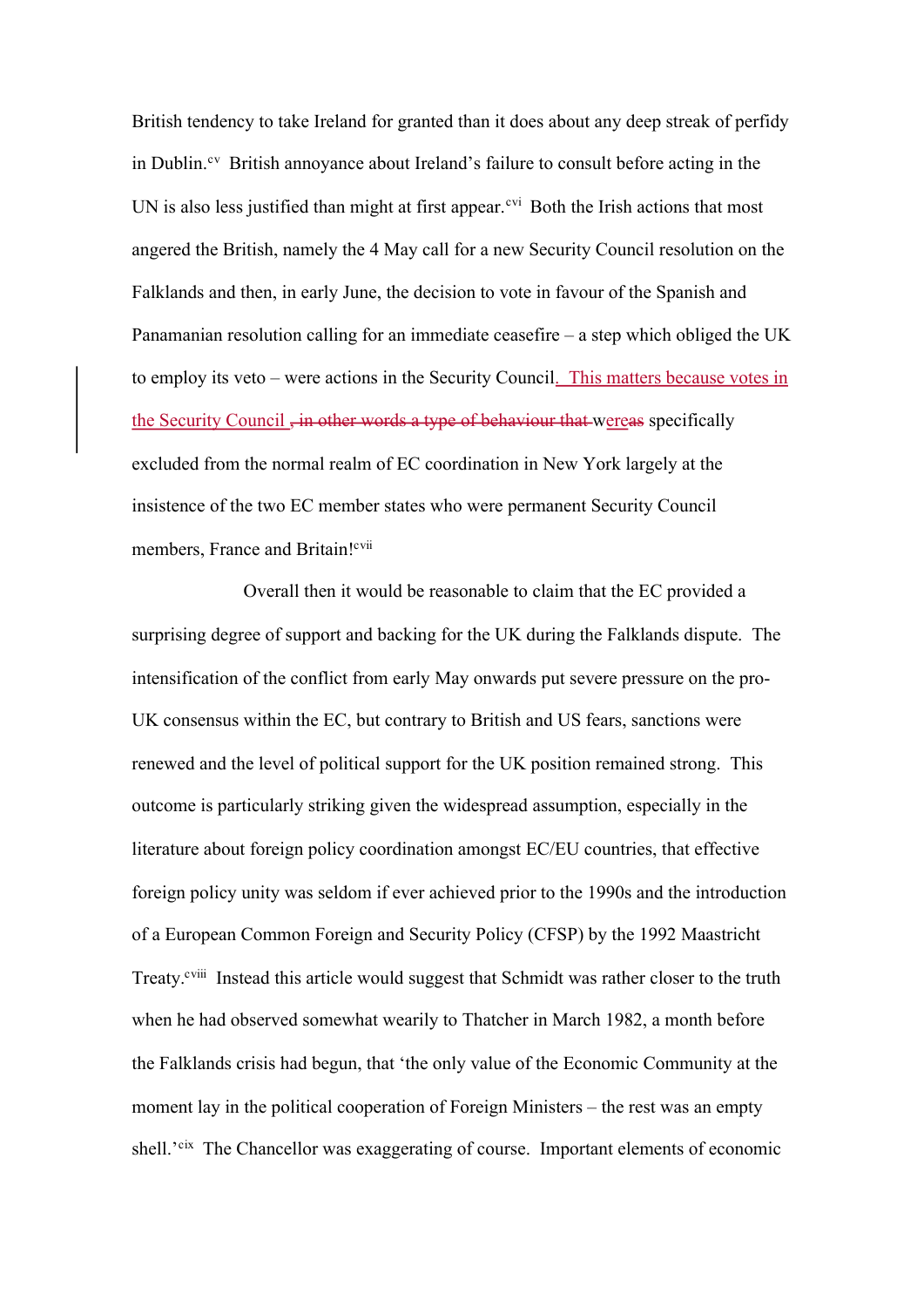integration continued to function, albeit less well than many had hoped. $c<sup>x</sup>$  But his words do act as a useful reminder that in the early 1980s, the most dysfunctional element of the integration process was the working of the core economic policies, whereas the process of enabling Europe to speak with a single voice on some foreign policy issues at least was regarded as something that functioned well. The largely successful coordination of European positions over the crisis in the South Atlantic would provide a further, powerful confirmation of this imbalance.

In terms of its ultimate impact on the Falklands War, this notable exercise in European cooperation and coordination probably mattered relatively little. The fate of the islands would in the end be decided by feat of arms, rather than diplomatic or economic pressure, and it was hence the United States, with the significant logistical and intelligence help that it was able to provide, which would emerge as the UK's most valuable ally.<sup>cxi</sup> Of the European powers, only France and Germany were of any real significance in a military conflict in the South Atlantic, and even then they mattered most for what they did not do – namely provide further arms to Argentina – rather than for the trade sanctions that they imposed. Nevertheless, the psychological impact on Britain of being strongly politically supported by all of its major Western partners was highly significant, especially during the early phases of the conflict when the United States was seeking to mediate and was hence taking a much less clearly pro-British position. The messages of thanks and appreciation sent by Thatcher and Pym to their European counterparts as victory became clear were hence both sincere and deserved – even if the Prime Minister slightly spoiled matters by failing to include Belgium in the list of most supportive states, despite the valuable role played by the holders of the EC presidency and by Leo Tindemans, the foreign minister, in particular.<sup>cxii</sup>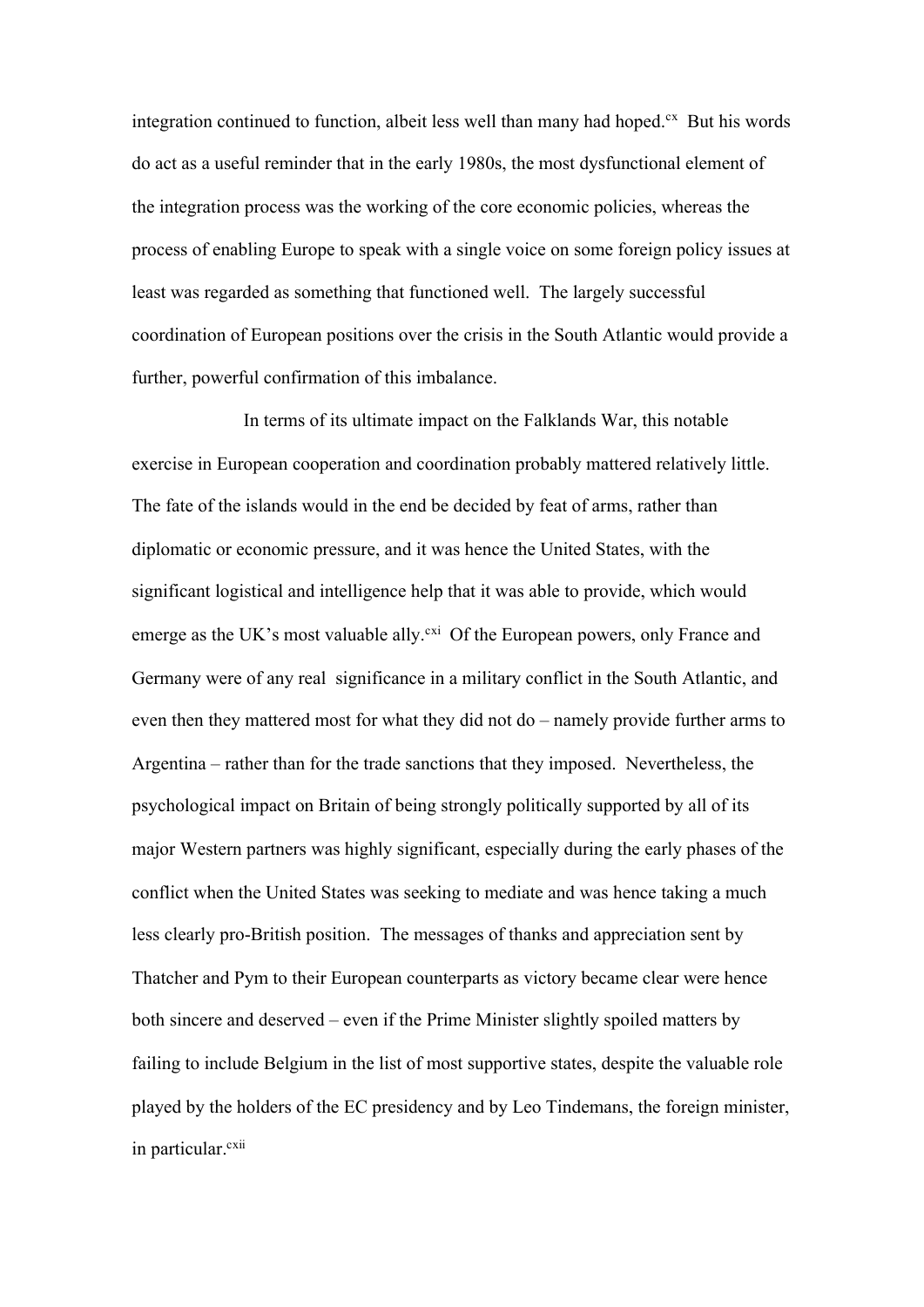#### **The lack of a European Falklands factor**

What did not happen, by contrast, was any significant change in British attitudes towards the European Community. In the early stages of the crisis, it had been widely predicted, that the prompt manner in which the nine had rallied to Britain's side, would have a transformative effect on the way in which the UK regarded its European partners. Bullard, for instance, had told his colleagues on 9 April, after thanking them for their backing, that 'if the Falklands crisis had a happy end this could have a significant impact on attitudes to Europe in the UK.<sup>2</sup> cxiii Likewise the first of Pym's briefings on the crisis for EC ambassadors included the observation that 'the Community's action had been most helpful to perceptions of the Community in the UK.<sup>'cxiv</sup> It was an expectation played upon by British pro-Europeans, several of whom used questions in parliament, to encourage ministers to underline how supportive 'Europe' was being. Sir Anthony Meyer for example persuaded Pym to promise to place the written statements supporting Britain issued by all of the Community member states in the House of Commons library.<sup>cxv</sup> And it was a hope shared amongst Britain's partners also. As Taylor observed after one of his first meetings with Genscher about the Falklands, 'Though he did not say so, the Germans clearly hope that this prompt and substantial political action by the Community will have a beneficial effect on attitudes towards the Community in Britain.'<sup>cxvi</sup> And yet there is little evidence to suggest that any such transformation occurred. Indeed, the early drafts of the retrospective paper written up by the Foreign Office on 'The International Implications of the Falklands Crisis' were critical of the Community's role, comparing it unfavourably with both the US and the Commonwealth – although revealingly this triggered a wave of complaints from the department's European specialists.<sup>cxvii</sup> Also indicative of the non-arrival of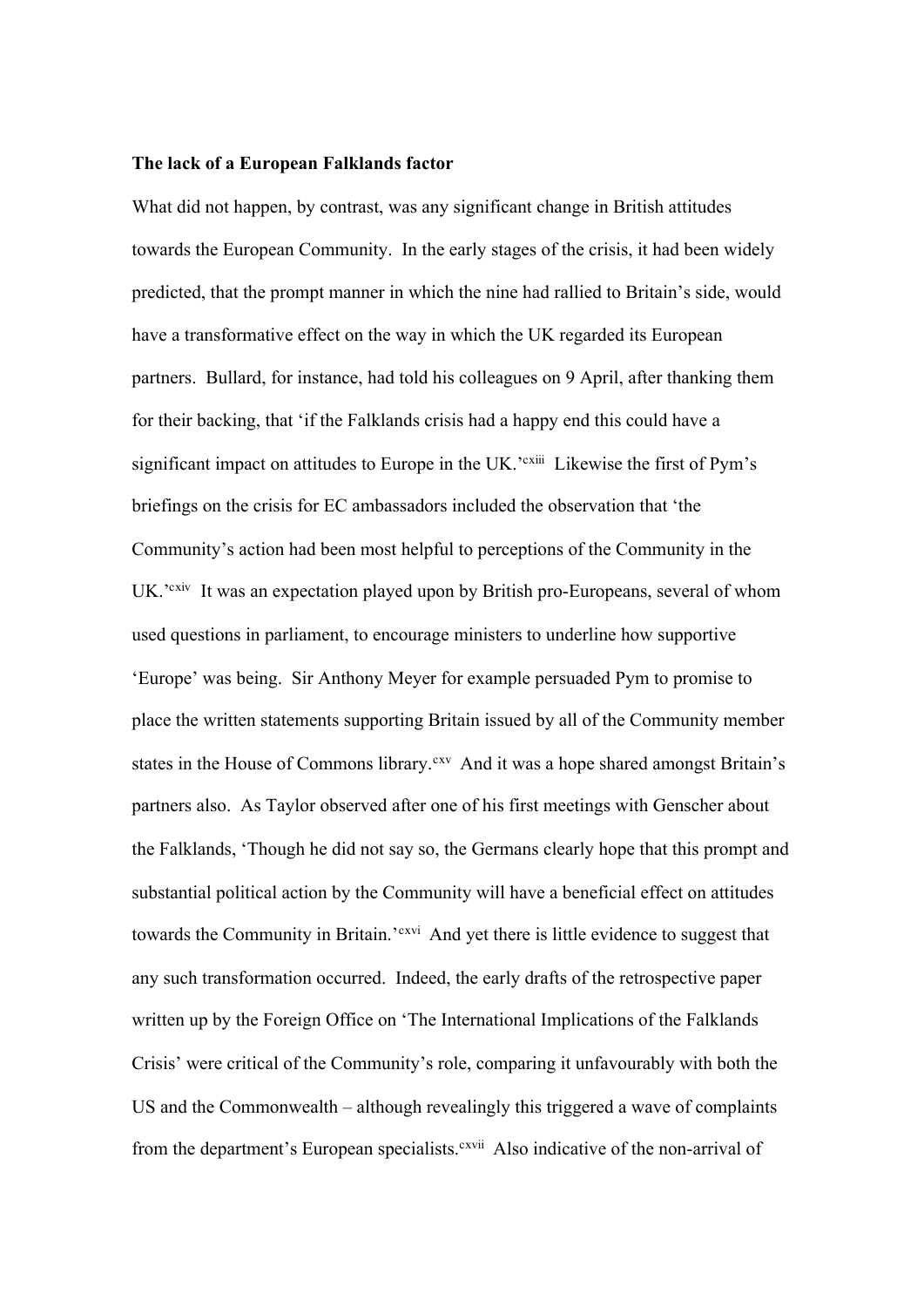any 'Falklands Factor' in British attitudes towards the EC, is the way in which a 1983 article in *International Affairs* by Roy Jenkins designed to mark ten years of British membership, omitted EC support over the Falklands entirely from its list of benefits which the country had derived from the EC.<sup>cxviii</sup> So why didn't either the British public or the British political elite display any real and lasting gratitude to the EC for the support given?

The first element of an answer to this question is probably the depth of the divide within British politics on the European question. Such pre-existing polarization on the issue meant that any individual's assessment of how helpful EC partners had been was almost entirely skewed by the observer's prior position on the question of Europe. This became very obvious in the Commons debate of 26 May, where MPs reacted to both the European renewal of sanctions on Argentina and the 1982 climax of the rows between Britain and its partners over agricultural spending and the UK's contribution to the EC budget.<sup>cxix</sup> The line-up of participants was itself eloquent. Thus speaking in favour of the government motion, were, amongst others, Edward Heath, Roy Jenkins, Maurice Macmillan, Pym and Douglas Hurd; the opponents, by contrast, included Peter Shore, Eric Heffer, Douglas Jay, while frequent points of order were made by Teddy Taylor, Meyer, Nicholas Budgen and Tam Dalyell. But for the absence of Enoch Powell and Tony Benn, the debate could in other words have been one from the 1975 referendum campaign. And the substance of the comments made was as predictable as the roster of speakers. For Heath, Jenkins or Hurd, Community support and assistance had been vital; for Heffer, Jay or Shore, plus a handful of Eurosceptic Tory backbenchers, it was a worthless sham. With positions on each side of the debate so deeply entrenched, there was little scope for a dramatic transformation of the UK's attitude.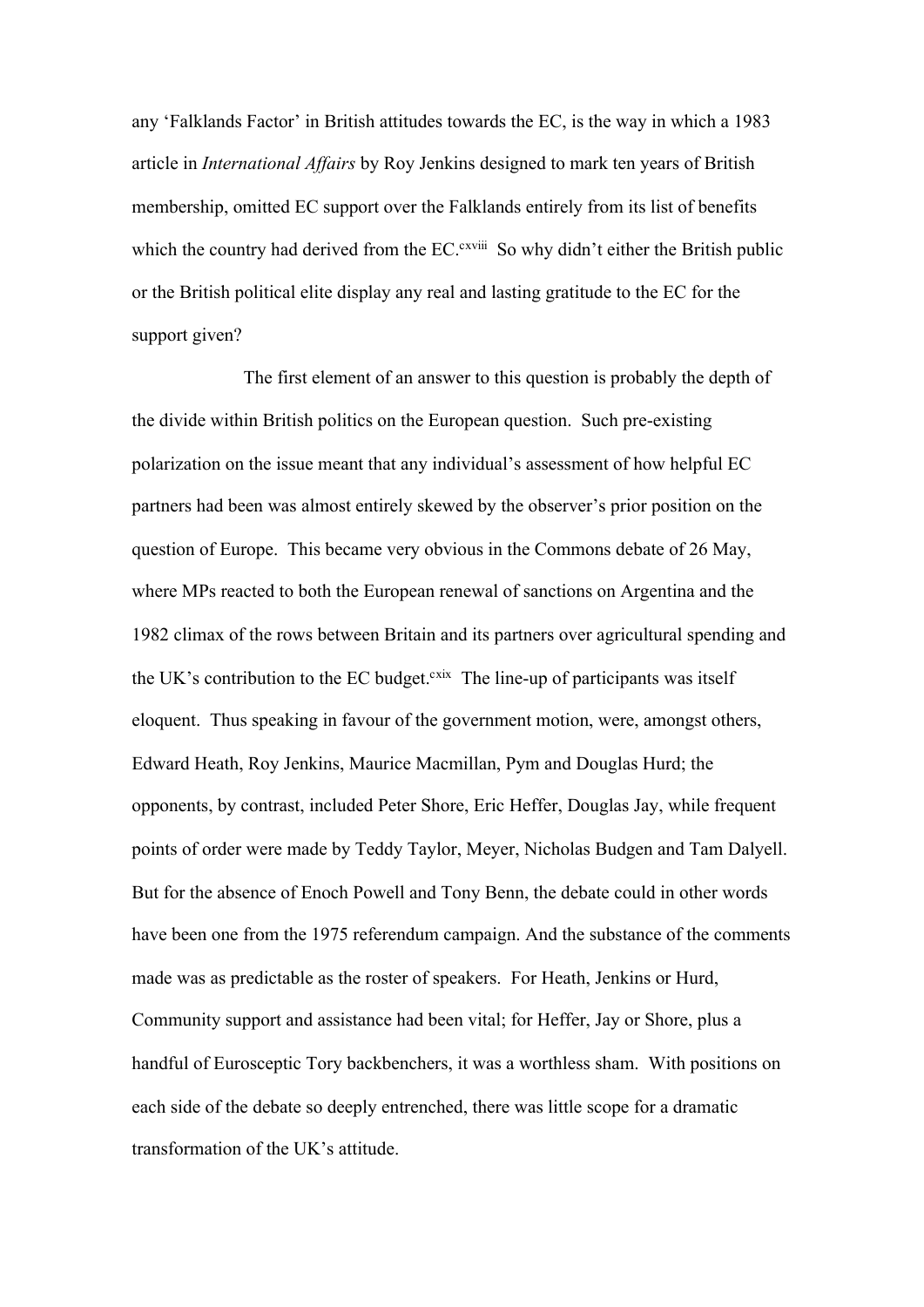A second contributory factor may well have been the genuine parting of the ways that occurred between Britain and its European allies over the aftermath of the crisis. Even before fighting was over, it had become very clear that whereas the UK government in general, and Thatcher in particular, felt that so great had been the British effort and sacrifice to recapture the islands that there was no short or even medium term possibility of resuming negotiations with Argentina about the question of sovereignty, virtually all the other members of the Community believed that a diplomatic dialogue with Buenos Aires had quickly to resume. This divergence of views was already evident during von Staden and Gutmann's visit to London in early June.<sup>cxx</sup> It was at its clearest at a dinner that Bullard had with his fellow political directors on 14 June. CXXXi And it was highlighted once more by Colombo's letter to Pym written as soon as the Argentinian surrender had occurred.<sup>cxxii</sup> This disagreement then fed through into the somewhat fractious discussions between Britain and its partners about how soon the different sanctions should be lifted.<sup>cxxiii</sup> A crisis that had begun with the UK and the rest of the EC in impressive lockstep, ended by contrast with divisions agreement all too apparent. The fact that US administration had moved in the opposite direction, becoming more supportive as the crisis progressed may also have cast the Community's stance in an unflattering light – although the Americans were as keen as Britain's European allies to see the UK resume talks with Argentina.<sup>cxxiv</sup>

A third factor that soured the mood between London and its fellow Community capitals was the way in which EC support for the UK over the Falklands became entangled with the parallel discussions over Britain's contribution to the EEC budget. The row over how much money the UK paid into the Community budget long predated the Falklands War and would endure for several years afterwards.<sup>cxxv</sup> It was also an affair that was already heading for an ill-tempered showdown between Britain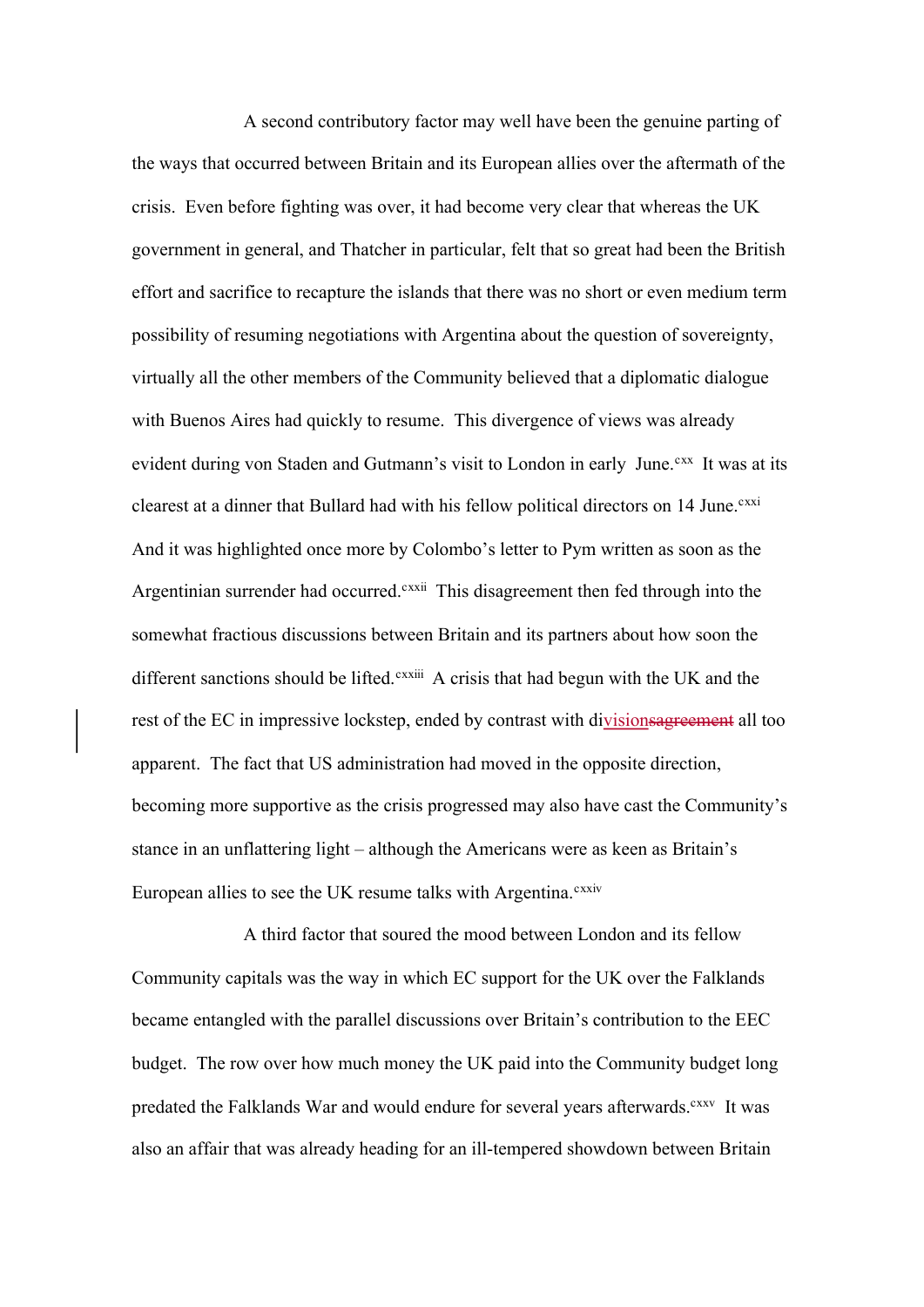and its partners before the Argentinian invasion occurred.<sup>cxxvi</sup> But at a time when the UK was publicly asking its fellow EC members to accept significant economic pain in the name of Community solidarity, it is hardly surprising that some began to feel that the British needed to suspend their tactic of blocking the annual setting of agricultural prices within the EC – a step of crucial importance for thousands of farmers across Europe – until a satisfactory deal had been done on the budget. Genscher advised as much when he met Pym in Brussels on April 20.<sup>cxxvii</sup> Rather recklessly the British decided to press on. This then led to a climatic meeting of the Agricultural Council in Brussels on 18 May, when Peter Walker, the Minister of Agriculture's repeated attempts to invoke the Luxembourg Compromise in order to block the setting of agricultural prices were deemed invalid and overridden.<sup>cxxviii</sup> The UK's bluff had been called. Sensibly both Britain and its partners realised that a major row was in nobody's interests, and London swallowed its defeat over agricultural pricing and accepted a year-long budgetary deal less advantageous than it had hoped for, while the Community renewed its sanctions on Argentina indefinitely.<sup>cxxix</sup> But the sense of mutual trust and solidarity had received a further blow.<sup>cxxx</sup>

Even more important, in the longer term, were the effects of victory in the South Atlantic on the self-confidence and national self-belief of Thatcher and her supporters. Britain, it should be remembered, had turned to European Community membership because of a deep sense that its powers were declining and that it was no longer strong enough to act as a major international player alone. The Cabinet debates of 1967 which had preceded the Labour application to join had included, for instance, the blunt observation that 'joining the Community was essential if we were to avoid finding ourselves increasingly isolated and powerless in world affairs.'<sup>cxxxi</sup> The debate about British 'decline' that loomed so large in the discourse of both the 1960s and the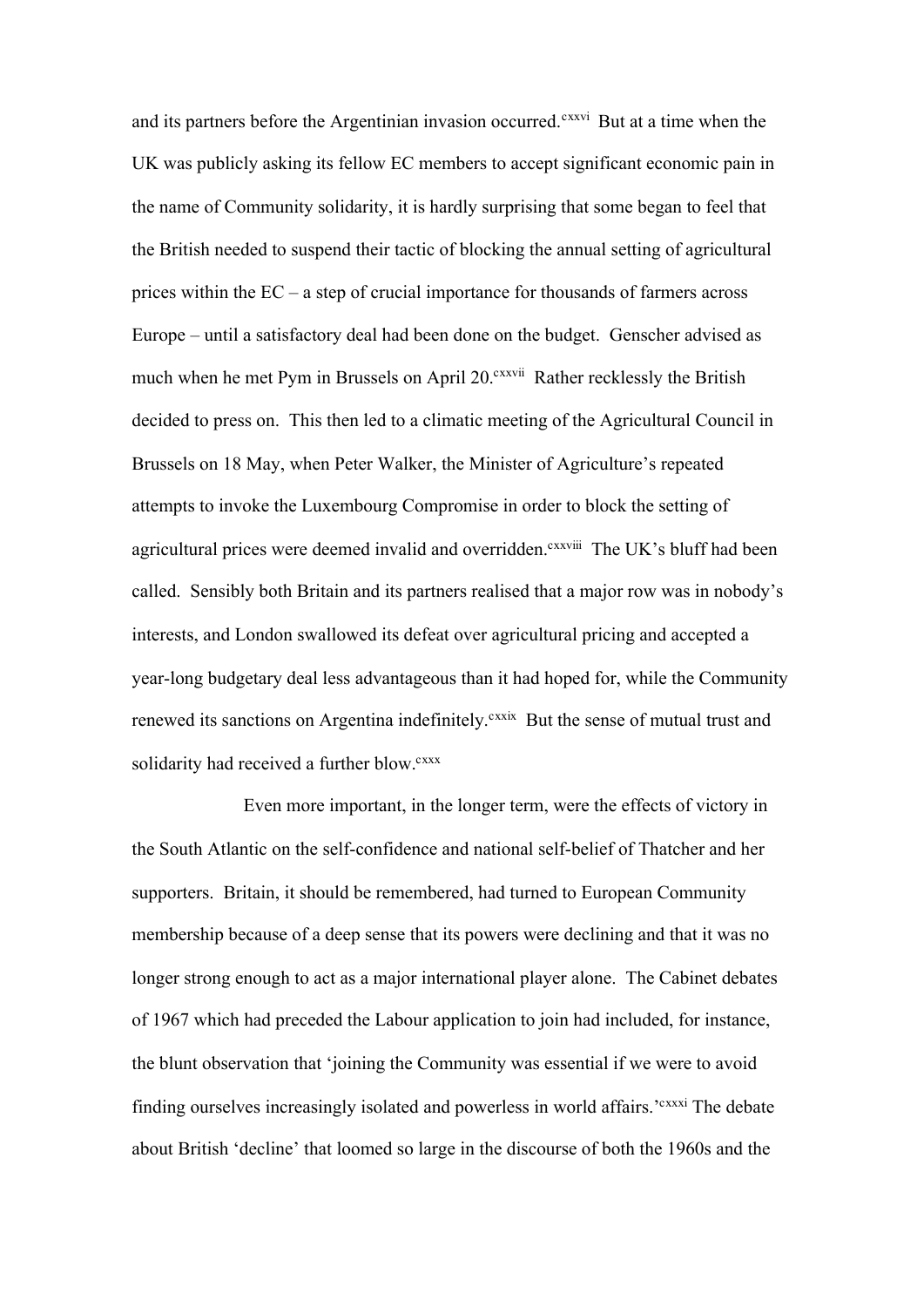1970s was inextricably bound up with the simultaneous turn to Europe. $\frac{c\text{xxx}}{n}$  As would become clear from the triumphal tone adopted by Thatcher in the aftermath of victory in Falklands, however, the Prime Minister was convinced that by winning in the South Atlantic she and her country had taken a major step towards breaking this spiral of decline. As she put to a crowd of the Tory faithful in a rally in Cheltenham in July 1982:

When we started out, there were the waverers and the fainthearts. The people who thought that Britain could no longer seize the initiative for herself. The people who thought we could no longer do the great things which we once did. Those who believed that our decline was irreversible—that we could never again be what we were. There were those who would not admit it—even perhaps some here today—people who would have strenuously denied the suggestion but—in their heart of hearts—they too had their secret fears that it was true: that Britain was no longer the nation that had built an Empire and ruled a quarter of the world. Well they were wrong. The lesson of the Falklands is that Britain has not changed and that this nation still has those sterling qualities which shine through our history.<sup>cxxxiii</sup>

In the medium term this change of mood was heavy with consequence for Conservative attitudes towards Europe. Victory in the South Atlantic did not transform the debate about Europe overnight, needless to say. The altered mood would need time to sink in, and it would need to be flanked by other Tory triumphs of the 1980s, like the 1983 and 1987 election victories and the improvement in British economic performance, to fully have its effect. But the domestic 'Falklands factor' – or the manner in which military success fed through into Conservative self-confidence and domestic political dominance – strongly contradicted any deep sense of gratitude or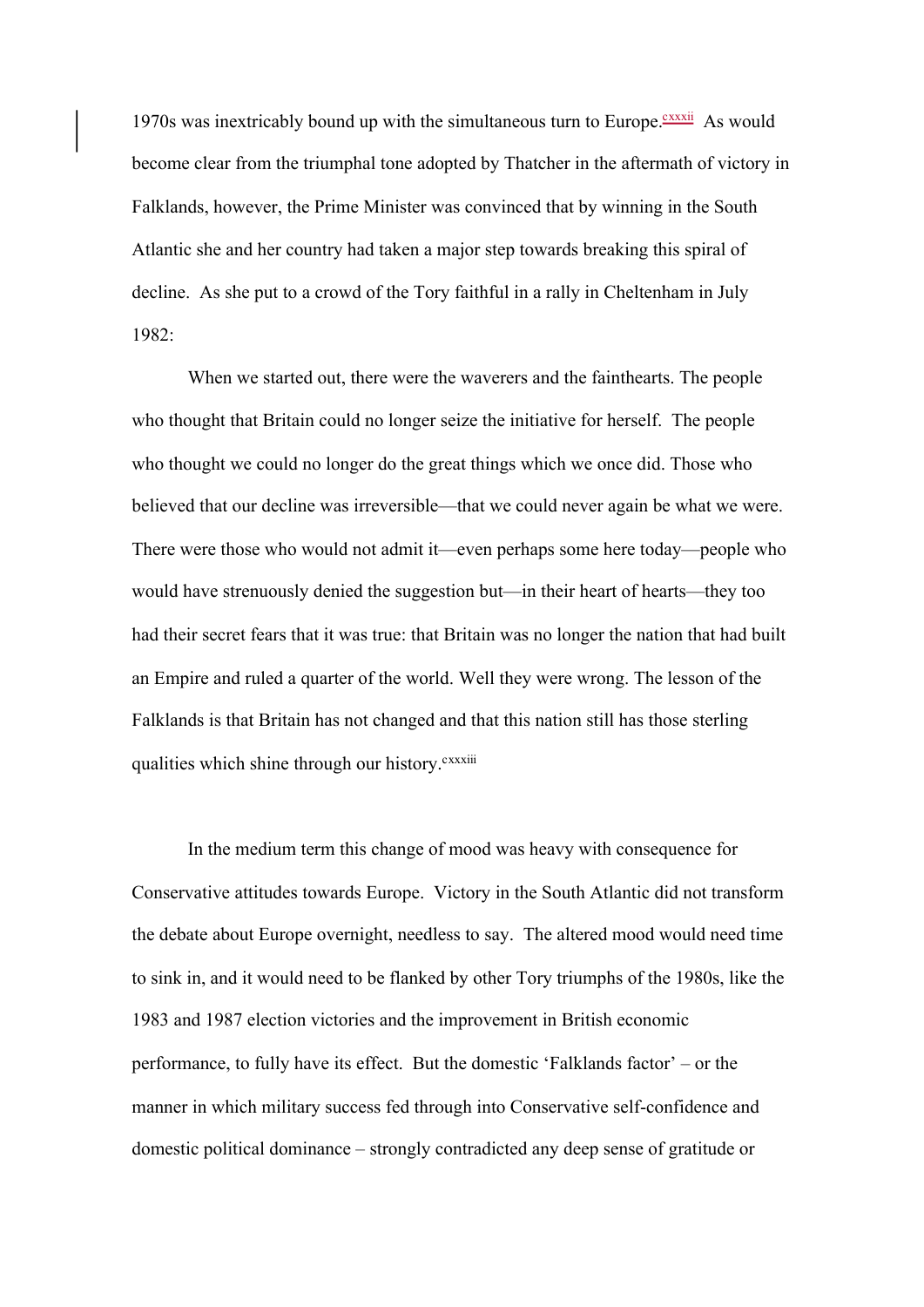recognition of the assistance which Britain had received from its European partners. Instead the outcome of the war should be seen as a first, but still significant step, towards the emergence of a radically different self-perception of Britain and of its place in the world. What space this transformation left for membership of an integrating Europe would be a question that would become central to British politics over the decades ahead.

#### Article length: 10,946 words, including endnotes.

- <sup>i</sup> The author would like to thank the numerous friends and colleagues who have read and commented on the manuscript and, alongside the two anonymous reviewers, helped tighten up its arguments significantly. Sadly there wasn't the space to include all of the extra material they suggested.
- ii The most detailed study of the war is Lawrence Freedman, *The Official History of the Falklands Campaign. Vol. II. War and Diplomacy* (Abingdon: Routledge, 2005). For the impact of the crisis on Thatcher and her government, see Charles Moore, *Margaret Thatcher: The Authorized Biography : Volume One: Not for Turning* (London: Allen Lane, 2013), 656–758; Dominic Sandbrook, *Who Dares Wins: Britain, 1979-1982.* (London: Penguin Books, 2019); Domenico Maria Bruni, *The British Political Parties and the Falklands War* (Basingstoke: Palgrave Macmillan, 2018).
- iii Ronaldo Munck, 'The Democratic Decade: Argentina Since Malvinas', *Bulletin of Latin American Research* 11, no. 2 (1992): 205–16.
- iv Louise Richardson, *When Allies Differ: Anglo-American Relations during the Suez and Falklands Crises* (Basingstoke: Macmillan, 1996); Anthony Parsons, 'The Falklands Crisis in the United Nations, 31 March-14 June 1982', *International Affairs* 59, no. 2 (1983): 169– 78; Noel Dorr, *A Small State at the Top Table: Memories of Ireland on the UN Security Council, 1981-82* (Dublin: Institute of Public Administration, 2011), 121 ff.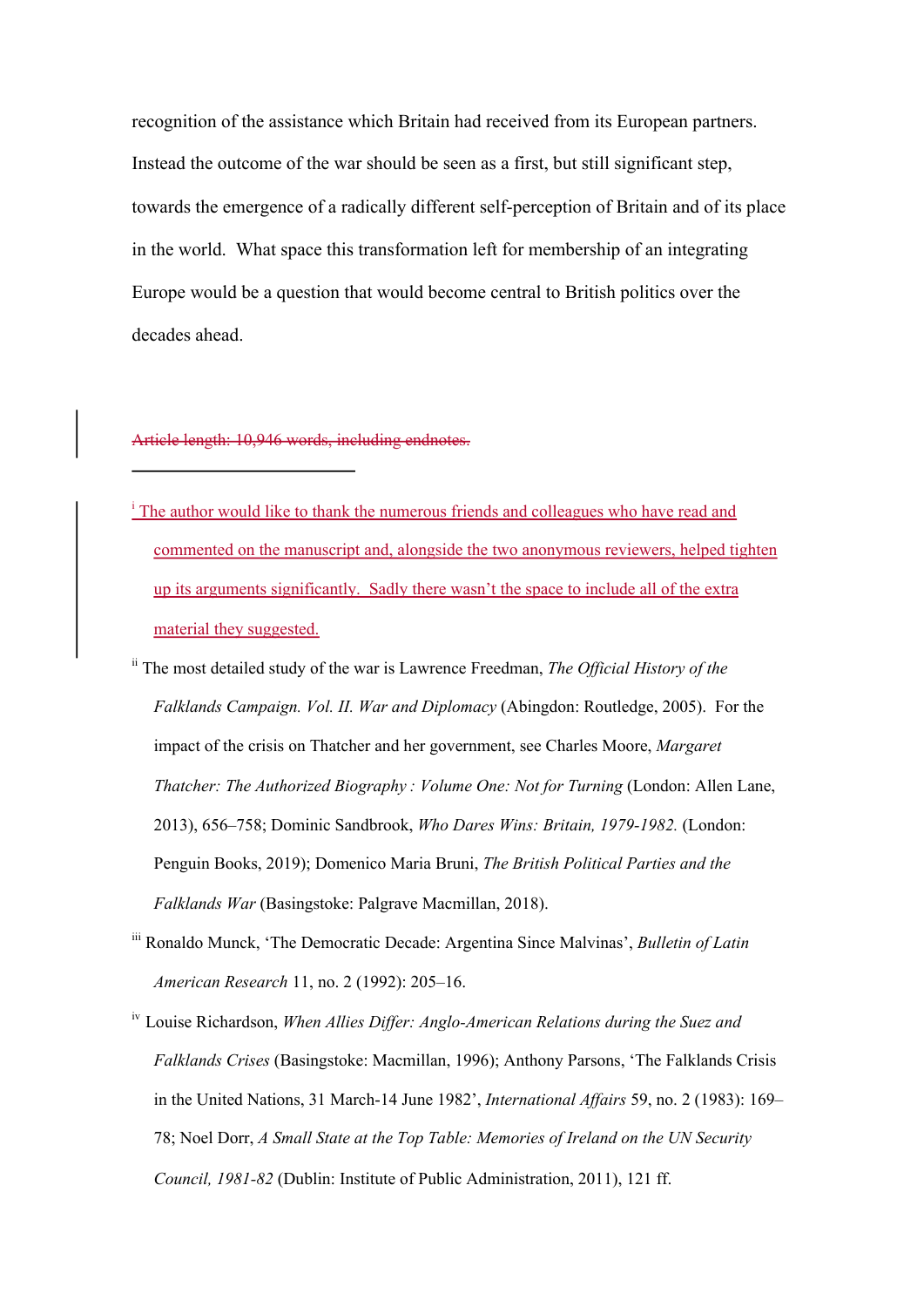- <sup>v</sup> There is a brief discussion of the episode in Kiran Klaus Patel, *Project Europe: A History* (Cambridge & New York: Cambridge University Press, 2020), 74–76; its interconnection with the budgetary row is noted in Stephen Wall, *The Official History of Britain and the European Community, Volume III, The Tiger Unleashed, 1975-1985* (Abingdon: Routledge, 2019), 221–33. The only detailed studies, compiled before archives opened, were Stelios Stavridis and Christopher Hill, eds., *Domestic Sources of Foreign Policy: West European Reactions to the Falklands Conflict* (Oxford: Berg, 1996); Georges Saunier, 'La Guerre des Malouines: réflexions sur la coopération politique européenne', in *L'Union Européenne, acteur de la sécurité mondiale. The EC/EU: A World Security Actor?*, ed. Gérard Bossuat and Anne Deighton (Paris: Soleb, 2007), 402–19.
- <sup>vi</sup> The use of the term 'Falklands Factor' to describe the boost provided by the war to the popularity of both Thatcher and her party was already evident by the end of the conflict itself, as is shown by Robert Gray, 'The Falklands Factor', *Marxism Today*, July 1982, 8-12.
- <sup>vii</sup> Archive of European Integration, Pittsburgh, http://aei.pitt.edu/5584/1/5584.pdf, 7.
- viii UKNA, FCO7 4590, Carrington to UKREP, Tels. 276 & 277, 2 Apr. 1982; Bullard to Fearn, 'Falkland Islands', 2 Apr. 1982; Brussels COREU, CPE/MUL ETR 1354, 'Iles Falkland', 2 Apr. 1982
- ix Maria Gainar, *Aux origines de la diplomatie europeenne: les neuf et la cooperation politique europeenne de 1973 a 1980* (Brussels: P.I.E. Peter Lang, 2012), 559.
- <sup>x</sup> Lisa L. Martin, 'Institutions and Cooperation: Sanctions during the Falkland Islands Conflict', *International Security* 16, no. 4 (1992): 154.
- xi Lorenzo Ferrari, *Sometimes Speaking with a Single Voice: The European Community as an International Actor, 1969-1979*, 2016, 184–88; Sara Tavani, 'The Détente Crisis and the Emergence of a Common European Foreign Policy: The "Common European Polish Policy"', in *Europe in a Globalising World: Global Challenges and European Responses in the 'Long' 1970s*, ed. Claudia Hiepel (Baden-Baden: Nomos, 2014), 49–68.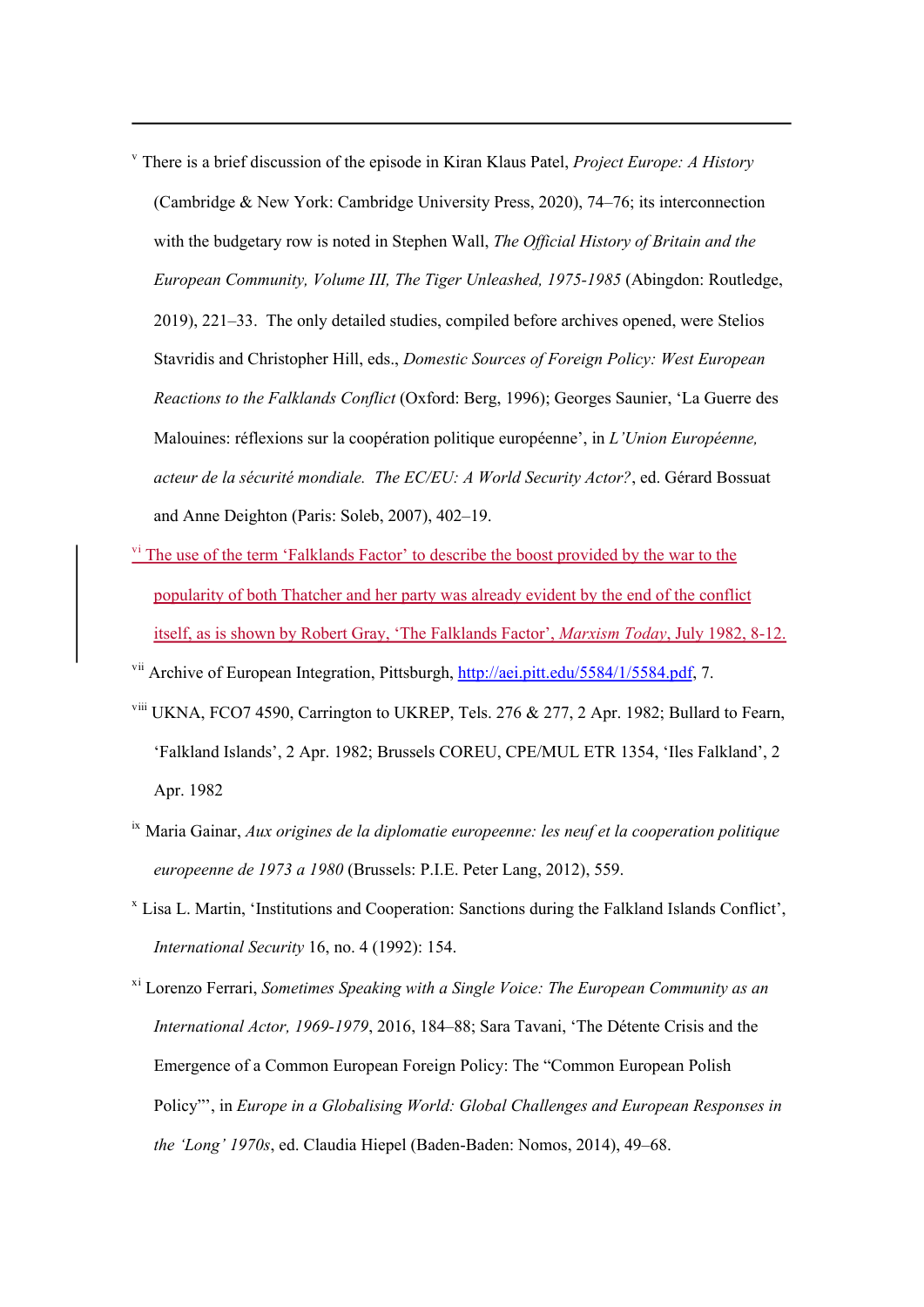- xii UKNA, PREM 19 614, Carrington to PM, 'Falkland Islands: Economic Measures', 5 Apr. 1982
- $x^{111}$  UKNA, FCO7 4590, Nicoll to FCO, tels. 1458 & 1460, 9 Apr. 1982.
- <sup>xiv</sup> The author is grateful to Morten Rasmussen for explaining the rationale of the Danish position. See also Henrik Larsen, 'A Mixed Reaction: Denmark', in *Domestic Sources of Foreign Policy*, ed. Stavridis and Hill, 98–113.
- xv Simon J Nuttall, *European Political Co-Operation* (Oxford: Clarendon Press, 1992); Eleonora Guasconi, *Prove di politica estera. La cooperazione politica europea, l'Atto unico europeo e la fine della guerra fredda* (Milan: Mondadori Università, 2020).
- xvi On Italy, UKNA, FCO7 4590, Arculus to FCO, tel. no. 153, 7 Apr. 1982. For more detail Giulia Bentivoglio, 'Venti di crisi tra Roma e Londra? Il conflitto delle Falkland/Malvinas e le relazione Anglo-Italiane', *Storia e Politica: Annali della Fondazione Ugo La Malfa* 32 (2017): 199–218; Lorenzo Mechi and Andrea Chiampan, 'Des intérêts difficilement conciliables: l'Italie, l'Europe et la crise des Falkland (avril-juin 1982)', *Guerres Mondiales et Conflits Contemporains*, no. 245 (2012): 115–32; Domitilla Savignoni, 'The Internal Dissenter (i): Italy', in *Domestic Sources of Foreign Policy*, ed. Stavridis and Hill, 114–31.
- xvii UKNA, FCO7 4590, Nicoll to FCO, tels. 1458, 9 Apr. 1982
- $x$ <sup>viii</sup> UKNA, FCO7 4590, Nicoll to FCO, tel. 1464, 10 Apr. 1982; for the Italian agreement, see FCO7 4590, Arculus to FCO, tel. 159, 10 Apr. 1982
- xix UKNA, FCO7 4591, Nicoll to FCO, tel. 1481, 14 Apr.1982
- $X^X$  For the 9 April meeting, see esp. UKNA, FCO7 490, Bullard to FCO, tel. 77, 9 Apr. 1982.
- $xxi$ <sup>xxi</sup> UKNA, FCO7 4590, Nicoll to FCO, tels. 1458 & 1460, 9 Apr. 1982 & FCO7 4591, Nicoll to FCO, tel. 1481, 14 Apr. 1982.
- $x^{\text{x}}$  UKNA, FCO7 4590, Nicoll to FCO, tels. 1410 & 1412, 6 Apr. 1982; Pvm to UKREP, tel. 292, 6 Apr. 1982.
- xxiii UKNA, FCO7 4590, Cresswell to Hurd, 8 Apr. 1982
- $xxiv$  UKNA, PREM 19 615, Pym to Brussels, tel.72, 6 Apr. 1982.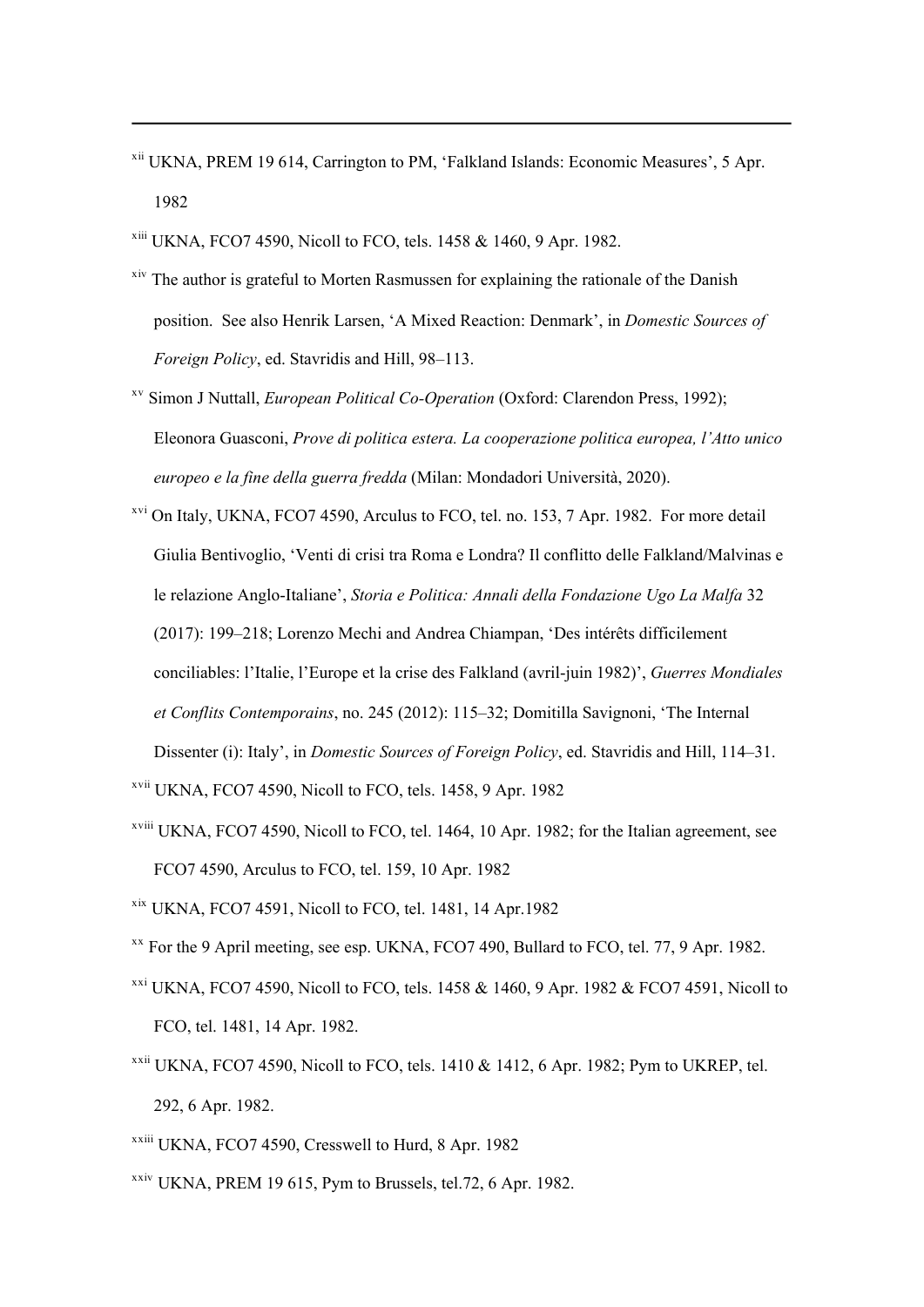<sup>xxv</sup> Both Pym and Thatcher went out of their way to thank the Belgian presidency in these early stages, something that the Prime Minister was rather less good at doing later on. See e.g. UKNA, FCO7 4591, Pym to Rome, tel. 81, 11 Apr. 1982.

- xxvii UKNA, FCO7 4591, FCO to Athens, tel. 91, 13 Apr. 1982.
- xxviii *Foreign Relations of the United States 1981-1988* (henceforward *FRUS 1981-88*), volume XIII, 'Conflict in the South Atlantic, 1981-1984', 206
- xxix Freedman, *The Official History of the Falklands Campaign. Vol. II*, 101–2. Certain portions of the US administration, notably the Department of Defense, adopted a pro-British line from the outset, but this was initially overshadowed by the more neutral position adopted by Reagan and Haig.
- xxx Dorr, *A Small State at the Top Table*, 135.
- xxxi Esther Barbé, 'The External Dissenter: Spain', in *Domestic Sources of Foreign Policy*, ed. Stavridis and Hill, 163.
- xxxii UKNA, FCO33 5573, Thatcher to Mitterrand, 4 Apr. 1982.
- xxxiii UKNA, FCO7 4591, Graham to Gillmore, 13 Apr. 1982.
- xxxiv UKNA, FCO33 5681, Taylor to FCO, tel.295, 4 Apr. 1982
- xxxv UKNA, FCO7 4590, Appendix K, 'Argentina: Economic Vulnerability', undated but clearly prepared in early April 1982.
- xxxvi UKNA, FCO7 4591, Bayne to Mallaby, 14 Apr. 1982
- xxxvii US arms sales to Argentina were substantially impeded by the 1977 Humphrey-Kennedy amendment. *FRUS 1981-88*, vol. XIII, 86.
- xxxviii *FRUS 1981-88*, volume XIII, 269-270
- xxxix https://api.parliament.uk/historic-hansard/commons/1982/apr/14/falkland-islands, column 1148.
- $x<sup>1</sup>$  Italy too should have been regarded as one of the big states, but as so often the British thought otherwise. On this tendency, see N. Piers Ludlow, 'In Search of Balance: Italy, Britain and

xxvi UKNA, FCO33 5681, Taylor to FCO, tel. 307, 7 Apr. 1982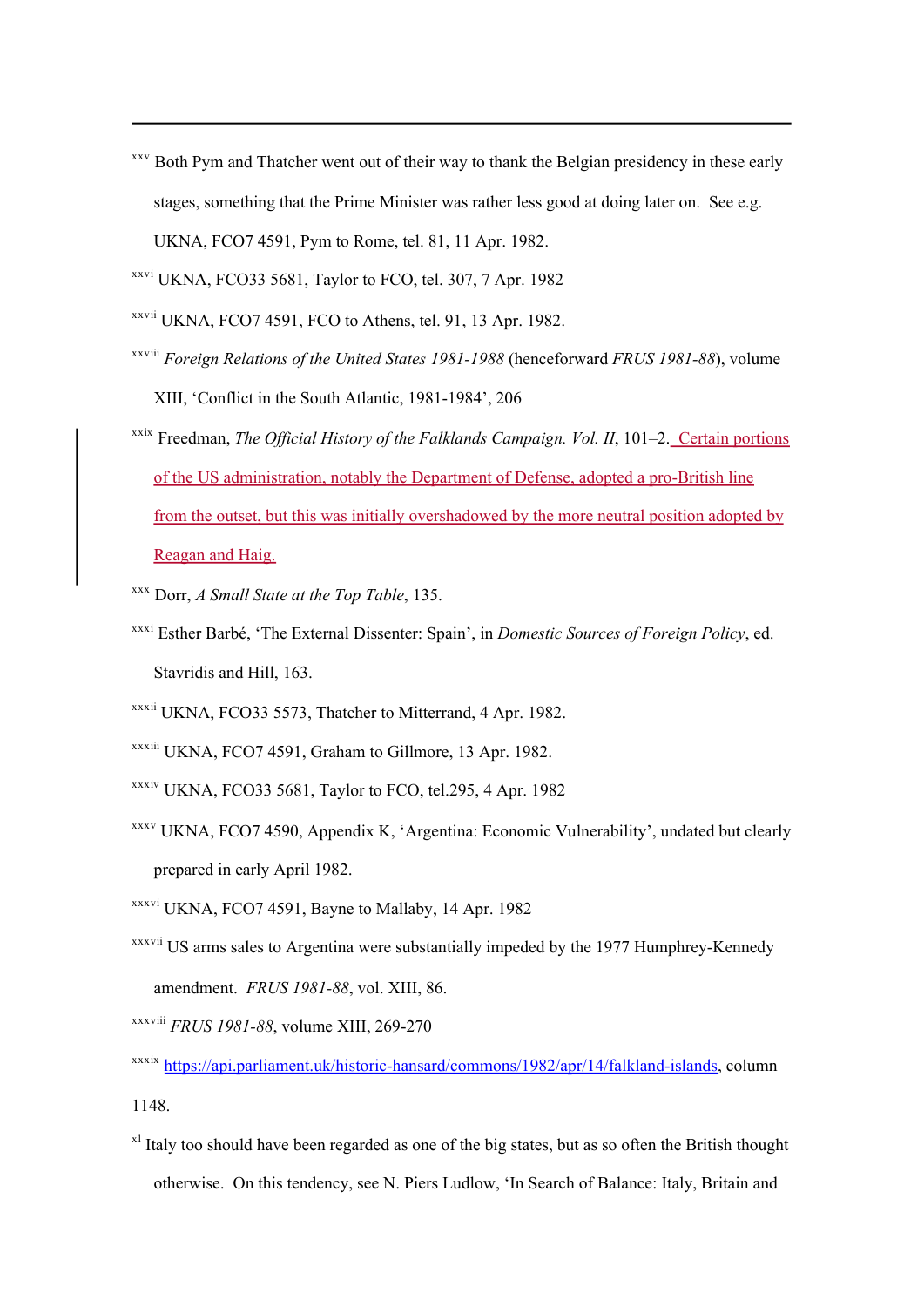the "dream" of Another European Axis', in *L'Italia nella construzione Europea. Un bilancio storico (1957-2007)*, ed. Piero Craveri and Antonio Varsori (Milan: FrancoAngeli, 2009).

- $x<sup>li</sup>$  See e.g., UKNA, PREM 19 1225, 'Post-Stuttgart Negotiations: The Budget Inequity. Line to take with Chancellor Kohl on 8-9 November', undated but clearly early Nov.1983.
- xlii Most recently in Zaire in 1978 and Chad (1978-80). For details see https://histoirecoloniale.net/1960-2010-50-ans-d-interventions.html. I am grateful to Frédéric Bozo for confirming my hunch on this.
- xliii Roland Dumas, *Affaires Étrangères. 1981-1988*, vol. 1 (Paris: Fayard, 2007), 53–70.
- xliv See also Georges Saunier, 'La diplomatie mitterrandienne face à la guerre des Malouines : l'Europe ou l'Amérique latine ?', *Le Genre humain* N° 58, no. 1 (23 Nov. 2017): 69–86.
- xlv UKNA, FCO33 5573, 'Telephone conversation between Prime Minister and President Mitterrand, Saturday, 3 April 1982'.
- xlvi UKNA, FCO33 5573, Thatcher to Mitterrand, 4 Apr. 1982.
- xlvii Compare and contrast their two conversations on 17 May. Margaret Thatcher Foundation
- (henceforward MTF): https://www.margaretthatcher.org/document/146535 &
- https://www.margaretthatcher.org/document/146536
- xlviii UKNA, FCO33 5573, Thatcher to Mitterrand, 26 Apr. 1982.
- xlix UKNA, FCO33 5573, Britdefat Paris to MOD, GRS 180, 7 Apr. 1982.
- <sup>1</sup> UKNA, FCO33 5573, Britdefat Paris to MOD, GRS 90, 11 May 1982
- <sup>li</sup> UKNA, FCO33 5574, Weston to Stewart, 25 May 1982.
- $\frac{1}{111}$  For the end of a long-running saga, see MTF:

https://www.margaretthatcher.org/document/124234

- liii John Nott, *Here Today, Gone Tomorrow: Recollections of an Errant Politician* (London: Politico's, 2003), 305. On Dassault's role, see https://www.bbc.co.uk/news/magazine-17256975
- liv Mathias Haeussler, *Helmut Schmidt and British-German Relations: A European Misunderstanding*,(Cambridge: Cambridge University Press, 2019), 149–207.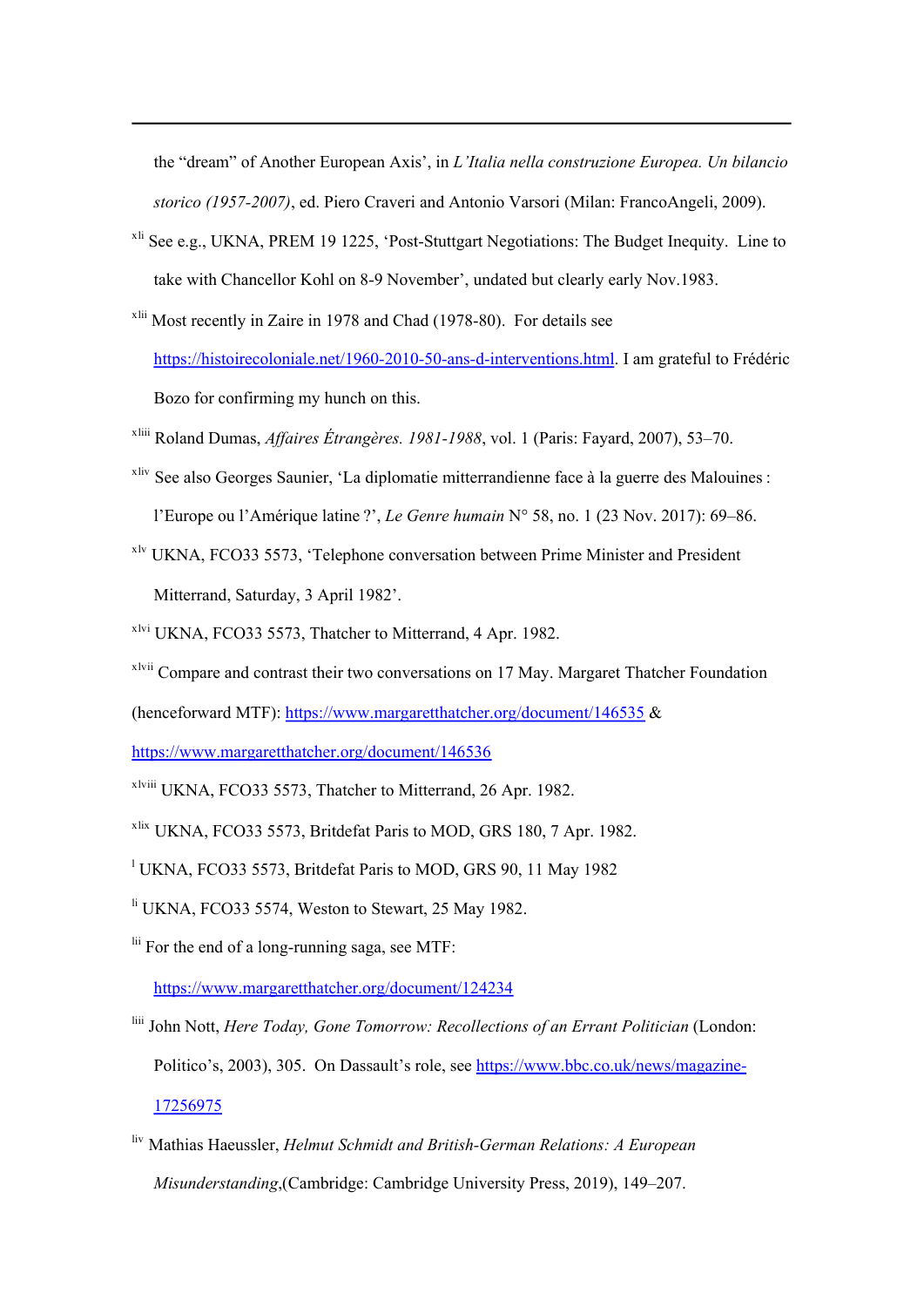- <sup>lv</sup> UKNA, FCO33, 5682, Taylor dispatch, 'German attitudes to the Falklands Crisis', WRG 021/9, 9 July 1982
- lvi UKNA, FCO33 5681, Taylor to FCO, tel. 310, 8 Apr. 1982. My father's recollections from meeting several senior German officials in Bonn during this period confirm German bewilderment at so much being risked for so little.
- lvii See for example Genscher's conversation with Spadolini. *Akten zur Auswärtigenpolitik der Bundesrepublik Deutschland 1982 (AAPD 1982)* (Munich: Oldenbourg Verlag, 2013), document 143, 724.
- lviii See e.g., UKNA, FCO33 5681, Taylor to FCO, tel. 304, 6 Apr. 1982.
- lix UKNA, FCO33 5681, Harding to FCO, tel. 71, 6 Apr. 1982.
- <sup>1x</sup> UKNA, FCO33 5681, Taylor to FCO, tel. 320, 13 Apr. 1982.
- lxi *AAPD 1982*, document 145. For a British summary of discussions at Villiers-le-Temple, UKNA, FCO 4593, Pym to UKREP, tel. 413, 10 May 1982.
- <sup>1xii</sup> The issue was first mentioned in UKNA, FCO33 5681, Taylor to FCO, tel. 306, 7 Apr. 1982.
- <sup>lxiii</sup> The twists and turns of the plot over the summer months can be followed in UKNA, FCO33 5684.
- lxiv UKNA, FCO7 4590, FCO to UKREP, tel. 287, 5 Apr. 1982.
- lxv UKNA, FCO33 5681, Taylor to FCO, tel. 338, 16 Apr. 1982, Taylor to FCO, tel. 353, 21 Apr. 1982, Pym to Bonn, tel. 156, 22 Apr. 1982.

<sup>lxvi</sup> See the handwritten minute in the margin of FCO33 5681, Taylor to FCO, tel. 367, 22 Apr. 1982. The extension of the meetings is clear from Pym to Bonn, tel. 228, 14 May 1982

- lxvii UKNA, FCO33 5574, Pym to Paris, unnumbered telegram, 2 June 1982.
- lxviii For records of both meetings, see *AAPD 1982*, documents 137 & 158. A British summary of the Northolt bilateral is in UKNA, FCO33 5681, Pym to Bonn, tel. 202, 6 May 1982.

lxix UKNA, FCO33 5681, Cole to Holmes, 'Falkland Islands: Conversation with Chancellor Schmidt', 7 Apr. 1982; ibid., Cole to Fall, 'Chancellor Schmidt', 29 Apr. 1982; FCO33 5573, 'Telephone conversation between Prime Minister and President Mitterrand, Saturday,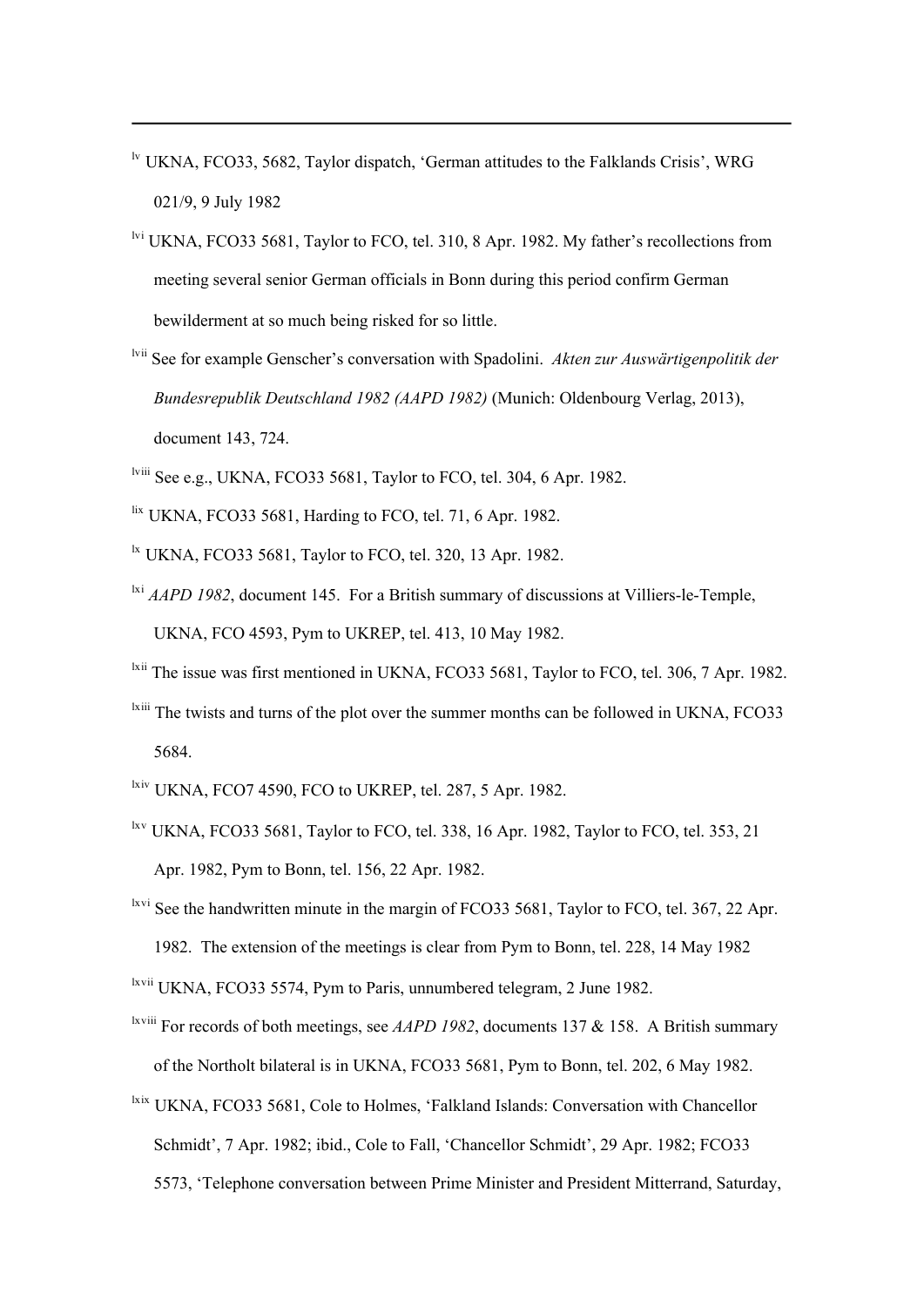3 April 1982'. For the German records: *AAPD 1982,* documents 110 & 130. The Mitterrand-Thatcher talk is at: https://www.margaretthatcher.org/document/146536. For the Schmidt-Thatcher bilateral, UKNA, FCO33 5682, 'Record of a meeting between the Prime Minister and Chancellor Schmidt at the Grand Trianon, Versailles, on Saturday  $5<sup>th</sup>$  of June, 1982 at 18.40 hours.'

lxx Larsen, 'A Mixed Reaction: Denmark'.

<sup>lxxi</sup> UKNA, FCO7 4593, 'European Political Cooperation, Political Committee, Brussels, 15 May 1982'. For the way in such difficulties played out in COREPER, *ibid*., Butler to FCO, tel. 1987, 18 May 1982.

lxxii *AAPD 1982*, document 143, here 723-4.

- lxxiii The most detailed British analysis of why the Italians would ultimately prove unable to renew EC sanctions was provided in UKNA, FCO7 4593, Simpson-Orlebar to Goodison, 25 May 1982.
- <sup>lxxiv</sup> Savignoni, 'The Internal Dissenter (i): Italy', 118. Only the US had higher levels of investment in Argentina.
- $\frac{lxxv}{lxxv}$  UKNA, FCO7 4593, Simpson-Orlebar to FCO, tel. 251, 12 May 1982. See also Bentivoglio, 'Venti di crisi tra Roma e Londra?, 206–7.
- $\frac{lxxvi}{l}$  A point made by Colombo in his 16 May telephone conversation with Thatcher. For the transcript see, MTF: https://www.margaretthatcher.org/document/150460

lxxviii UKNA, FCO7 4593, Simpson-Orlebar to Goodison, 25 May 1982.

- lxxix Bentivoglio, 'Venti di crisi tra Roma e Londra?, 207–8.
- $\frac{dx}{dx}$  The most recent contribution on Ireland's position is Stephen Kelly, 'An Opportunistic Anglophobe: Charles J. Haughey, the Irish Government and the Falklands War, 1982', *Contemporary British History* 30, no. 4 (1 October 2016): 522–41. Older but still very useful is Norman MacQueen, 'The Expedience of Tradition: Ireland, International Organization and the Falklands Crisis', *Political Studies* 33, no. 1 (1985): 38–55.

lxxvii Mechi and Chiampan, 'Des intérêts difficilement conciliables', 122 & 124.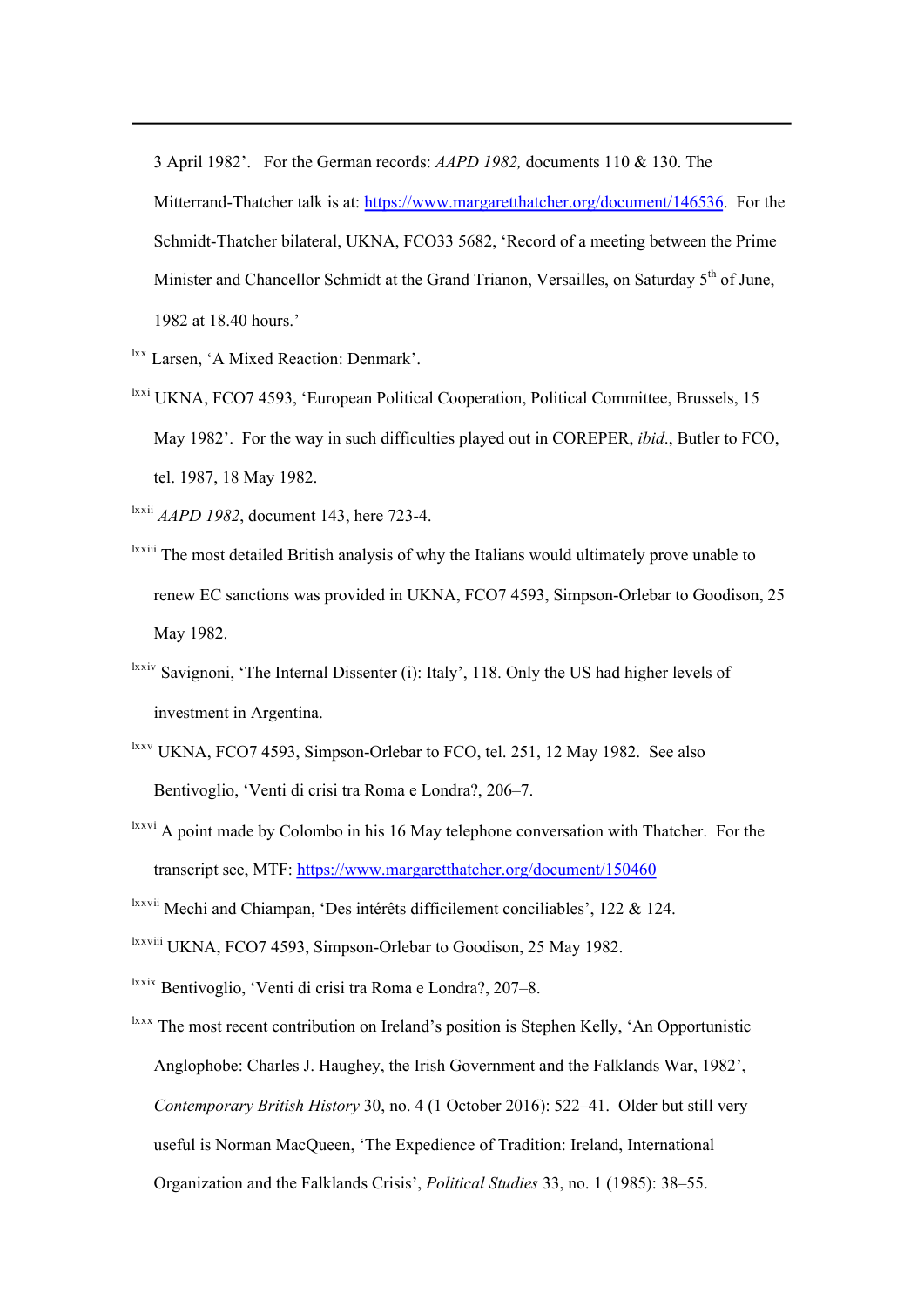lxxxi See e.g. UKNA, FCO7 4590, Tatham to FCO, tel. 99, 8 Apr. 1982.

- lxxxii Joe Joyce and Peter Murtagh, *The Boss: Charles J. Haughey in Government* (Dublin: Poolbeg Press, 1983), 157; Dorr, *A Small State at the Top Table*, 136–42; Ben Tonra, 'Internal Dissenter (II): Ireland', in *Domestic Sources of Foreign Policy*, ed. Stavridis and Hill, 139–40.
- lxxxiii MacQueen, 'The Expedience of Tradition', 43.
- lxxxiv See Freedman, *The Official History of the Falklands Campaign. Vol. II.* 284–93 & 321–31.
- lxxxv See MTF: https://www.margaretthatcher.org/document/137099.
- lxxxvi Joyce and Murtagh, *The Boss*, 159–60.
- <sup>Ixxxvii</sup> Haughey's personal centrality to the Irish stance is a common theme in both the literature and British diplomatic reporting. See e.g. UKNA, FCO7 4592, Figg to FCO, tel. 130, 5 May 1982 & Kelly, 'An Opportunistic Anglophobe'.

lxxxviii Joyce and Murtagh, *The Boss*, 169–75.

- <sup>lxxxix</sup> The text of the Irish statement is in UKNA, FCO7 4592, Figg to FCO, tel. 124, 4 May 1982. Tel. 125, details the British Ambassador's talk with Haughey immediately after the Irish statement.
- xc UKNA, CAB 128/73/24, CC(82) 24, Cabinet Conclusions, 6 May 1982.
- $xci$  UKNA, FCO7 4592, Pym to Paris, tel. 216, 6 May 1982.

xcii *Ibid.*

- xciii UKNA, FCO7 4593, Pym to UKREP, tel. 413, 10 May 1982. See also *AAPD 1982*, document 145.
- <sup>xciv</sup> The letter is referred to in UKNA, FCO7 4593, Figg to FCO, tel. 142, 11 May 1982 & *ibid*. Arculus to FCO, tel. 251, 12 May 1982. For the conversation with Colombo, see *ibid.* Jay note, 16 May 1982 & that with Haughey: *ibid.*, Whitmore to Richards, 'Ireland and Sanctions against Argentina', 17 May 1982.
- xcv *FRUS 1981-88*, vol. XIII, 541-2.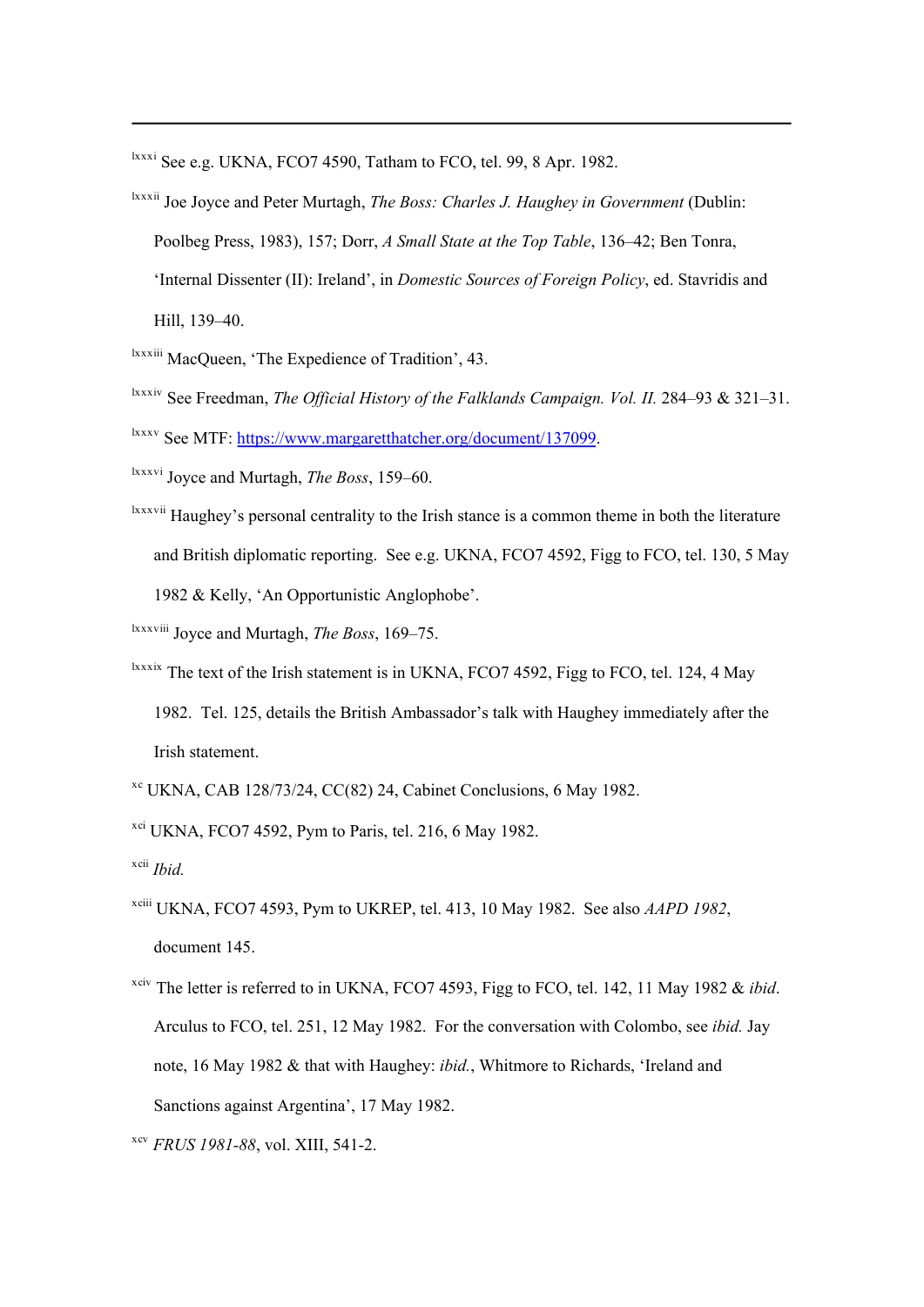xcvi For the text of the letter, see MTF https://www.margaretthatcher.org/document/124029; for the meeting with Colombo: *FRUS 1981-88*, vol. XIII, 562-4.

xcvii *FRUS 1981-88,* vol. XIII, 509-601.

xcviii Contrary to the line taken by Saunier, 'La Guerre des Malouines', 413–19.

- xcix UKNA, FCO7 4593, Pym to Luxembourg, tel. 56, 18 May 1982. Pym acknowledged to the Cabinet on 20 May, that the short interval of renewal was less damaging than made out in the press and that support for Britain remained strong. CAB 128/73/28, CC(82) 28, 20 May 1982.
- $c$  UCNA, FCO7 4593, Butler to FCO, tel. 2063, 24 May 1982. For a sense of British uncertainty about how far their partners would go, see the briefs prepared for the Council/EPC meeting: *ibid.*, 'Meeting of EC Foreign Ministers, Brussels, 24 May 1982'.
- ci UKNA, FCO7 4593, Butler to FCO, tel. 2065, 24 May 1982.
- cii Mechi and Chiampan, 'Des intérêts difficilement conciliables', 125; Kelly, 'An Opportunistic Anglophobe', 532.
- ciii UKNA, FCO7 4593, Bullard note, 'Falklands: Italian views', 20 May 1982.
- civ The comparison is not totally fair given the Gibraltar factor. But the difference between the Spanish and Italian behaviours is still revealing. Barbé, 'The External Dissenter: Spain'. See also 'The Rock that could block Spain's road to Europe', *The Economist*, 26 June 1982.
- $\alpha$ <sup>cv</sup> The phrase was used in the report of the Information Group on the Falklands, chaired by Bernard Ingham, on 5 May. See MTF: https://www.margaretthatcher.org/document/127508

cvi See e.g. UKNA, FCO7 4592, Pym to Brussels, tel. 98, 4 May 1982.

cvii Rosemary Foot, 'The European Community's Voting Behaviour at the United Nations General Assembly', *JCMS: Journal of Common Market Studies* 17, no. 4 (1979): 351–52; Lorenzo Ferrari, 'How the European Community Entered the United Nations, 1969–1976, and What It Meant for European Political Integration', *Diplomacy & Statecraft* 29, no. 2 (3 April 2018): 246–48.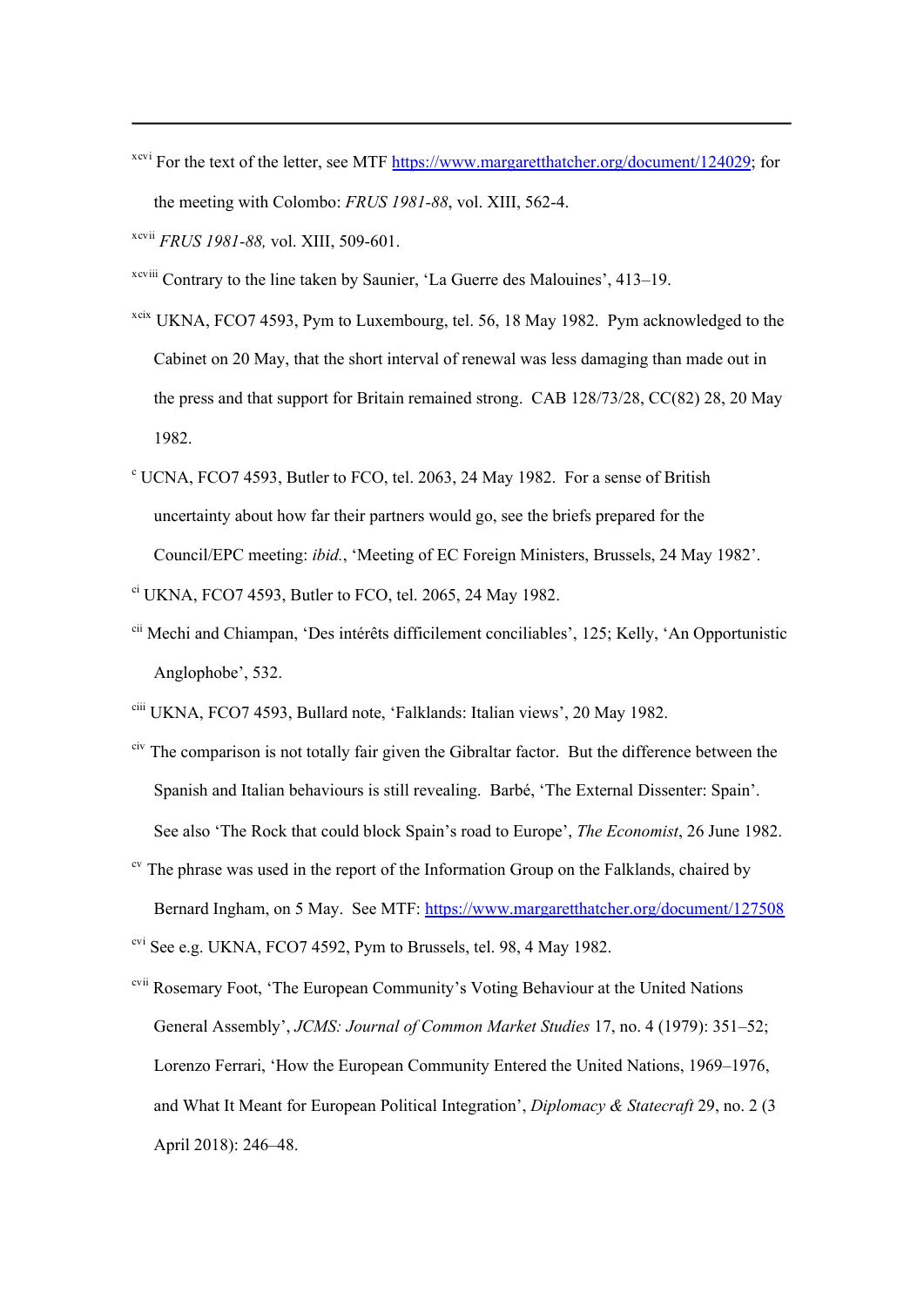- cviii E.g. Ulrich Krotz and Richard Maher, 'International Relations Theory and the Rise of European Foreign and Security Policy', *World Politics* 63, no. 3 (July 2011): 548–79.
- cix See MTF: https://www.margaretthatcher.org/document/137885
- cx Mark Gilbert, *European Integration: A Political History, Second Edition* (Lanham: Rowman & Littlefield, 2020).
- cxi Freedman, *The Official History of the Falklands Campaign. Vol. II*, 379–85.
- $\alpha$ <sup>xii</sup> The clearest message of thanks was Pym's circular to his EC counterparts of 9 June. UKNA, FCO7 4594, Pym to Brussels, tel. 142, 9 June 1982. Significantly the Irish were not sentomitted from the most generous portion of the textstatement of thanks. For an example of Thatcher's gratitude, see her comments to Schmidt at Versailles. FCO33 5682, 'Record of a meeting between the Prime Minister and Chancellor Schmidt at the Grand Trianon, Versailles, on Saturday  $5<sup>th</sup>$  of June, 1982 at 18.40 hours.' For Thatcher's omission of the Belgians and subsequent FCO appeals that this be rectified, MTF:

https://www.margaretthatcher.org/document/104952 &

https://www.margaretthatcher.org/document/135614

- $\alpha$ <sup>cxiii</sup> UKNA, FCO7 4590, Bullard to FCO, tel. 77, 9 Apr. 1982.
- $\frac{\text{cxiv}}{\text{UKNA}}$ , FCO7 4591, Pym to Brussels, Tel. 302, 13 Apr. 1982.
- cxv https://api.parliament.uk/historic-hansard/written-answers/1982/apr/19/falkland-islands-2
- $C<sup>exvi</sup> UKNA, FCO33 5681, Taylor to FCO, Tel. 320, 13 Apr. 1982.$
- cxvii UKNA, FCO7 4954, Wood to Mallaby, 24 June 1982.
- cxviii Roy Jenkins, 'Britain and Europe: Ten Years of Community Membership', *International Affairs (Royal Institute of International Affairs 1944-)* 59, no. 2 (1983): 147–53.
- cxix https://api.parliament.uk/historic-hansard/commons/1982/may/26/european-community
- $\alpha$ <sup>cxx</sup> UKNA, FCO33 5574, Pym to Paris, unnumbered telegram, 2 June 1982.
- cxxi UKNA, FCO7 4594, Bullard note 'Argentina Economic sanctions', 15 June 1982.
- cxxii UKNA, FCO7 4594, Fontana Giusti to Pym, 16 June 1982.
- cxxiii UKNA, FCO7 4594, Pym to Brussels, tel. 158, 18 June 1982.